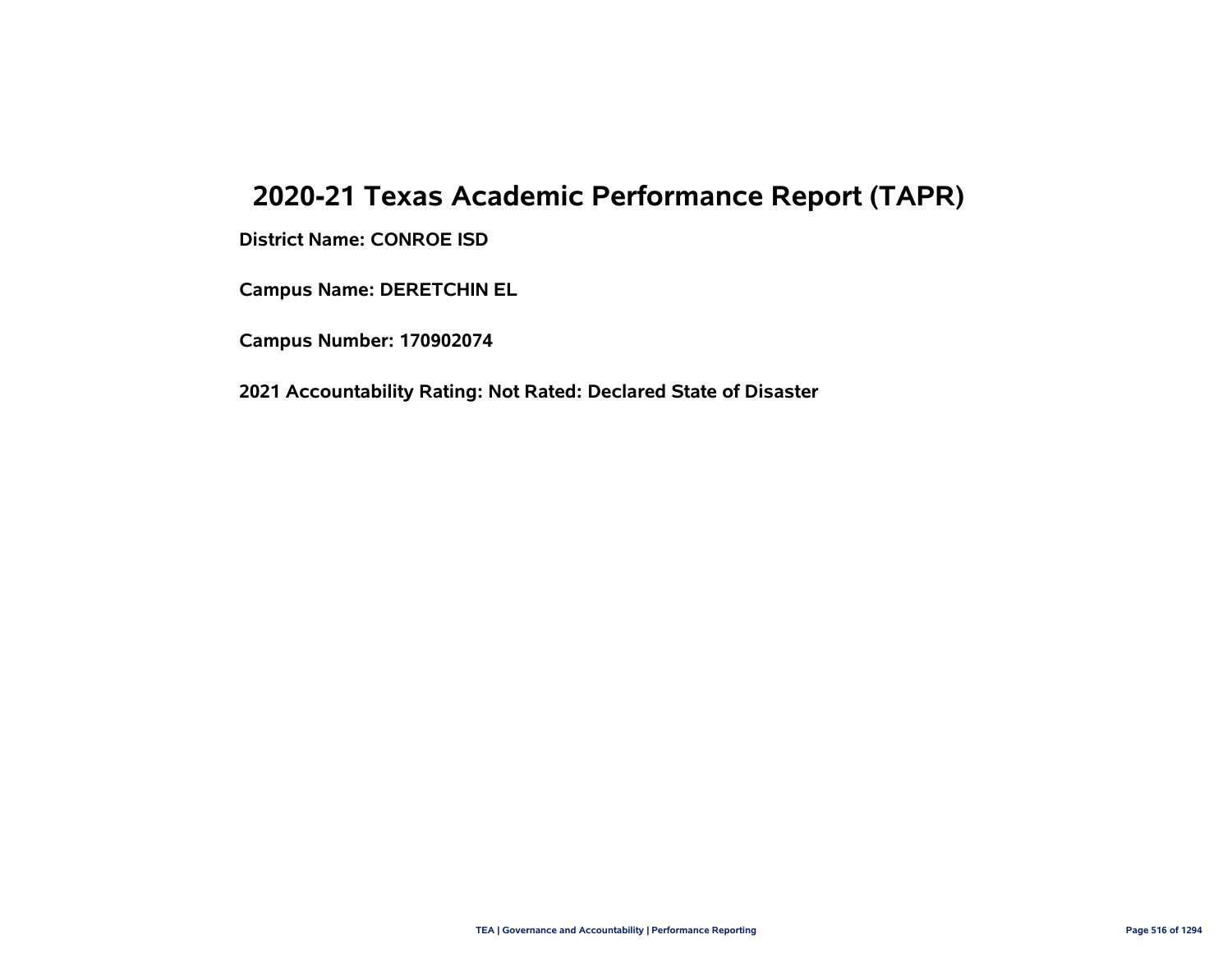**This page is intentionally blank.**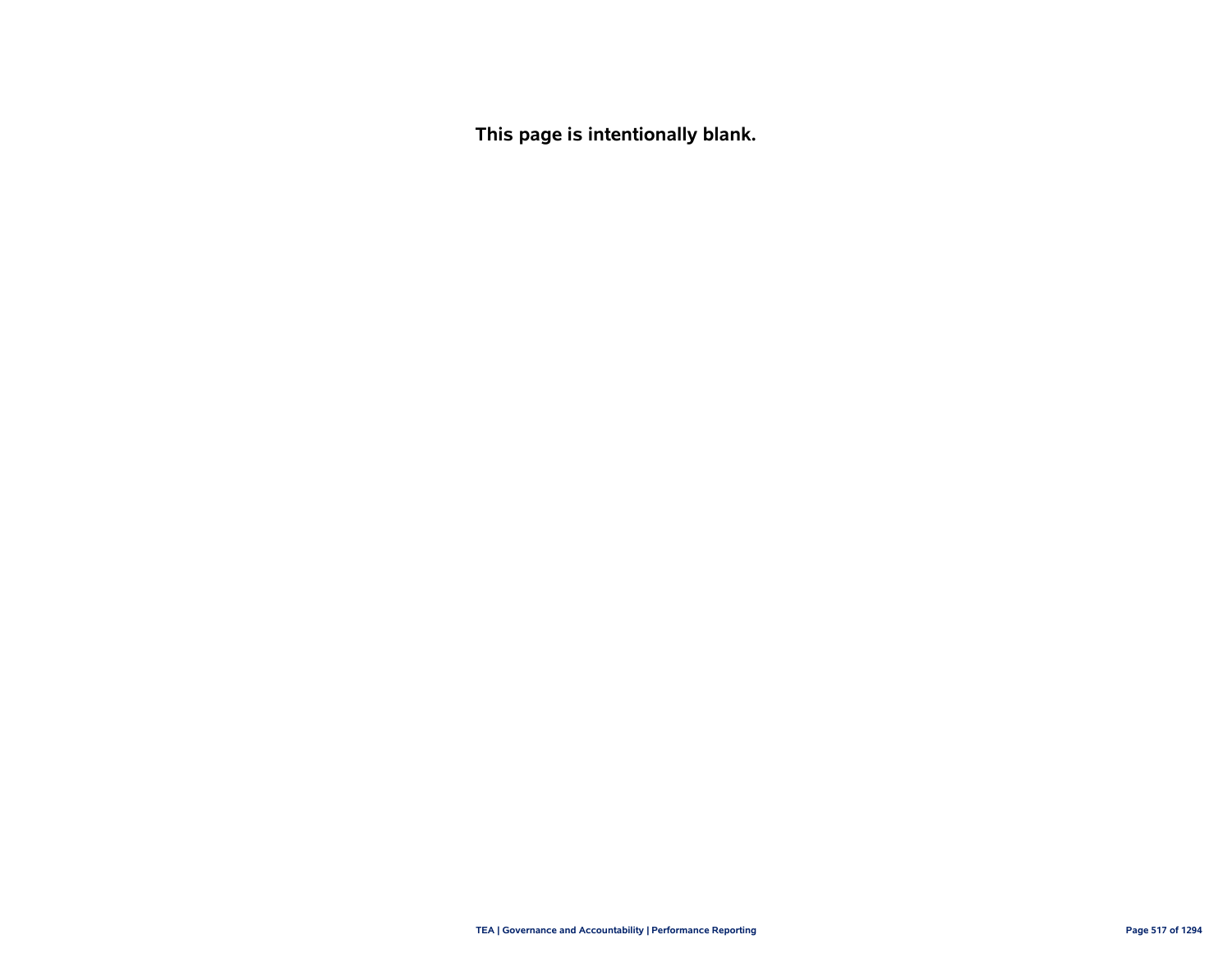|                                       |               |     |     |     |                                                                         |      |     |                 |         |                | Two                      |                |                |                                  | Non-  |      | EB/EL<br>(Current                                                                                                                     |
|---------------------------------------|---------------|-----|-----|-----|-------------------------------------------------------------------------|------|-----|-----------------|---------|----------------|--------------------------|----------------|----------------|----------------------------------|-------|------|---------------------------------------------------------------------------------------------------------------------------------------|
|                                       |               |     |     |     |                                                                         |      |     |                 |         |                | <b>or</b>                | <b>Special</b> |                | <b>Special Continu- Continu-</b> |       |      | $\&$                                                                                                                                  |
|                                       | <b>School</b> |     |     |     | <b>African</b>                                                          |      |     | <b>American</b> |         | Pacific        | <b>More</b>              | Ed             | Ed             | ously                            | ously | Econ | Year State District Campus American Hispanic White Indian Asian Islander Races (Current) (Former) Enrolled Enrolled Disady Monitored) |
|                                       |               |     |     |     | STAAR Performance Rates by Tested Grade, Subject, and Performance Level |      |     |                 |         |                |                          |                |                |                                  |       |      |                                                                                                                                       |
| <b>Grade 3 Reading</b>                |               |     |     |     |                                                                         |      |     |                 |         |                |                          |                |                |                                  |       |      |                                                                                                                                       |
| At Approaches Grade Level or<br>Above | 2021          | 67% | 79% | 93% | 100%                                                                    | 86%  | 92% |                 | $-100%$ |                | $\blacksquare$           | 67%            |                | 96%                              | 85%   | 67%  | 88%                                                                                                                                   |
|                                       | 2019          | 76% | 81% | 95% | $\sim$                                                                  | 93%  | 97% |                 | 93%     | $\blacksquare$ | $\pmb{\ast}$             | 92%            | $\ast$         | 94%                              | 97%   | 83%  | 100%                                                                                                                                  |
| At Meets Grade Level or Above         | 2021          | 39% | 53% | 72% | 33%                                                                     | 57%  | 79% |                 | 83%     |                | $\overline{a}$           | 44%            | $\overline{a}$ | 73%                              | 69%   | 33%  | 53%                                                                                                                                   |
|                                       | 2019          | 45% | 54% | 76% |                                                                         | 73%  | 73% |                 | 87%     |                | $\ast$                   | 69%            | $\ast$         | 75%                              | 77%   | 42%  | 68%                                                                                                                                   |
| At Masters Grade Level                | 2021          | 19% | 32% | 48% | 33%                                                                     | 38%  | 52% |                 | 56%     | $\overline{a}$ | $\overline{a}$           | 11%            | $\overline{a}$ | 52%                              | 38%   | 33%  | 24%                                                                                                                                   |
|                                       | 2019          | 27% | 36% | 60% |                                                                         | 53%  | 60% |                 | 73%     |                | $\ast$                   | 38%            | $\ast$         | 58%                              | 63%   | 17%  | 37%                                                                                                                                   |
| <b>Grade 3 Mathematics</b>            |               |     |     |     |                                                                         |      |     |                 |         |                |                          |                |                |                                  |       |      |                                                                                                                                       |
| At Approaches Grade Level or<br>Above | 2021          | 62% | 80% | 90% | 67%                                                                     | 86%  | 90% |                 | $-100%$ |                | $\overline{\phantom{a}}$ | 67%            |                | 90%                              | 88%   | 83%  | 88%                                                                                                                                   |
|                                       | 2019          | 79% | 85% | 95% |                                                                         | 94%  | 95% |                 | $-100%$ |                | $\pmb{\ast}$             | 85%            | $\ast$         | 96%                              | 94%   | 83%  | 95%                                                                                                                                   |
| At Meets Grade Level or Above         | 2021          | 31% | 52% | 65% | 33%                                                                     | 48%  | 71% |                 | 78%     |                | $\frac{1}{2}$            | 44%            |                | 65%                              | 65%   | 17%  | 65%                                                                                                                                   |
|                                       | 2019          | 49% | 60% | 71% | $\overline{\phantom{a}}$                                                | 61%  | 72% |                 | 87%     |                | $\ast$                   | 38%            | $\ast$         | 71%                              | 71%   | 33%  | 58%                                                                                                                                   |
| At Masters Grade Level                | 2021          | 14% | 30% | 43% | 33%                                                                     | 29%  | 42% |                 | 67%     |                | $\overline{\phantom{a}}$ | 22%            |                | 42%                              | 46%   | 17%  | 41%                                                                                                                                   |
|                                       | 2019          | 25% | 36% | 54% |                                                                         | 42%  | 52% |                 | 80%     |                | $\ast$                   | 31%            | $\ast$         | 55%                              | 51%   | 17%  | 42%                                                                                                                                   |
| <b>Grade 4 Reading</b>                |               |     |     |     |                                                                         |      |     |                 |         |                |                          |                |                |                                  |       |      |                                                                                                                                       |
| At Approaches Grade Level or<br>Above | 2021          | 63% | 77% | 86% | $\ast$                                                                  | 81%  | 84% |                 | $-100%$ |                | $\ast$                   | 47%            | $\ast$         | 88%                              | 83%   | 50%  | 82%                                                                                                                                   |
|                                       | 2019          | 75% | 84% | 96% | 83%                                                                     | 100% | 94% |                 | * 100%  |                | 100%                     | 60%            | 100%           | 96%                              | 96%   | 91%  | 95%                                                                                                                                   |
| At Meets Grade Level or Above         | 2021          | 36% | 52% | 61% | $\ast$                                                                  | 57%  | 63% |                 | 60%     |                | $\ast$                   | 13%            | $\ast$         | 60%                              | 63%   | 36%  | 59%                                                                                                                                   |
|                                       | 2019          | 44% | 56% | 82% | 50%                                                                     | 79%  | 84% | $\ast$          | 80%     | $\overline{a}$ | 100%                     | 20%            | 100%           | 84%                              | 77%   | 55%  | 84%                                                                                                                                   |
| At Masters Grade Level                | 2021          | 17% | 29% | 39% | $\ast$                                                                  | 33%  | 39% |                 | 53%     |                | $\ast$                   | 13%            | $\ast$         | 39%                              | 40%   | 7%   | 35%                                                                                                                                   |
|                                       | 2019          | 22% | 32% | 53% | 33%                                                                     | 52%  | 51% | ∗               | 80%     | $\overline{a}$ | 71%                      | 20%            | 67%            | 53%                              | 54%   | 27%  | 53%                                                                                                                                   |
| <b>Grade 4 Mathematics</b>            |               |     |     |     |                                                                         |      |     |                 |         |                |                          |                |                |                                  |       |      |                                                                                                                                       |
| At Approaches Grade Level or<br>Above | 2021          | 59% | 79% | 90% | $\ast$                                                                  | 86%  | 89% |                 | $-100%$ |                | $\ast$                   | 67%            | $\ast$         | 89%                              | 91%   | 71%  | 82%                                                                                                                                   |
|                                       | 2019          | 75% | 86% | 94% | 83%                                                                     | 100% | 91% |                 | * 100%  | - 1            | 100%                     | 40%            | 100%           | 95%                              | 92%   | 91%  | 95%                                                                                                                                   |
| At Meets Grade Level or Above         | 2021          | 36% | 59% | 68% | $\ast$                                                                  | 52%  | 71% |                 | 80%     |                | $\ast$                   | 33%            | $\ast$         | 67%                              | 69%   | 29%  | 59%                                                                                                                                   |
|                                       | 2019          | 48% | 66% | 83% | 50%                                                                     | 82%  | 81% |                 | * 100%  |                | 100%                     | 40%            | 100%           | 83%                              | 82%   | 82%  | 74%                                                                                                                                   |
| At Masters Grade Level                | 2021          | 21% | 41% | 51% | $\ast$                                                                  | 33%  | 53% |                 | 73%     |                | $\ast$                   | 20%            | $\ast$         | 53%                              | 46%   | 14%  | 41%                                                                                                                                   |
|                                       | 2019          | 28% | 45% | 66% | 33%                                                                     | 59%  | 64% |                 | 93%     |                | 100%                     | 20%            | 100%           | 70%                              | 59%   | 27%  | 47%                                                                                                                                   |
| <b>Grade 4 Writing</b>                |               |     |     |     |                                                                         |      |     |                 |         |                |                          |                |                |                                  |       |      |                                                                                                                                       |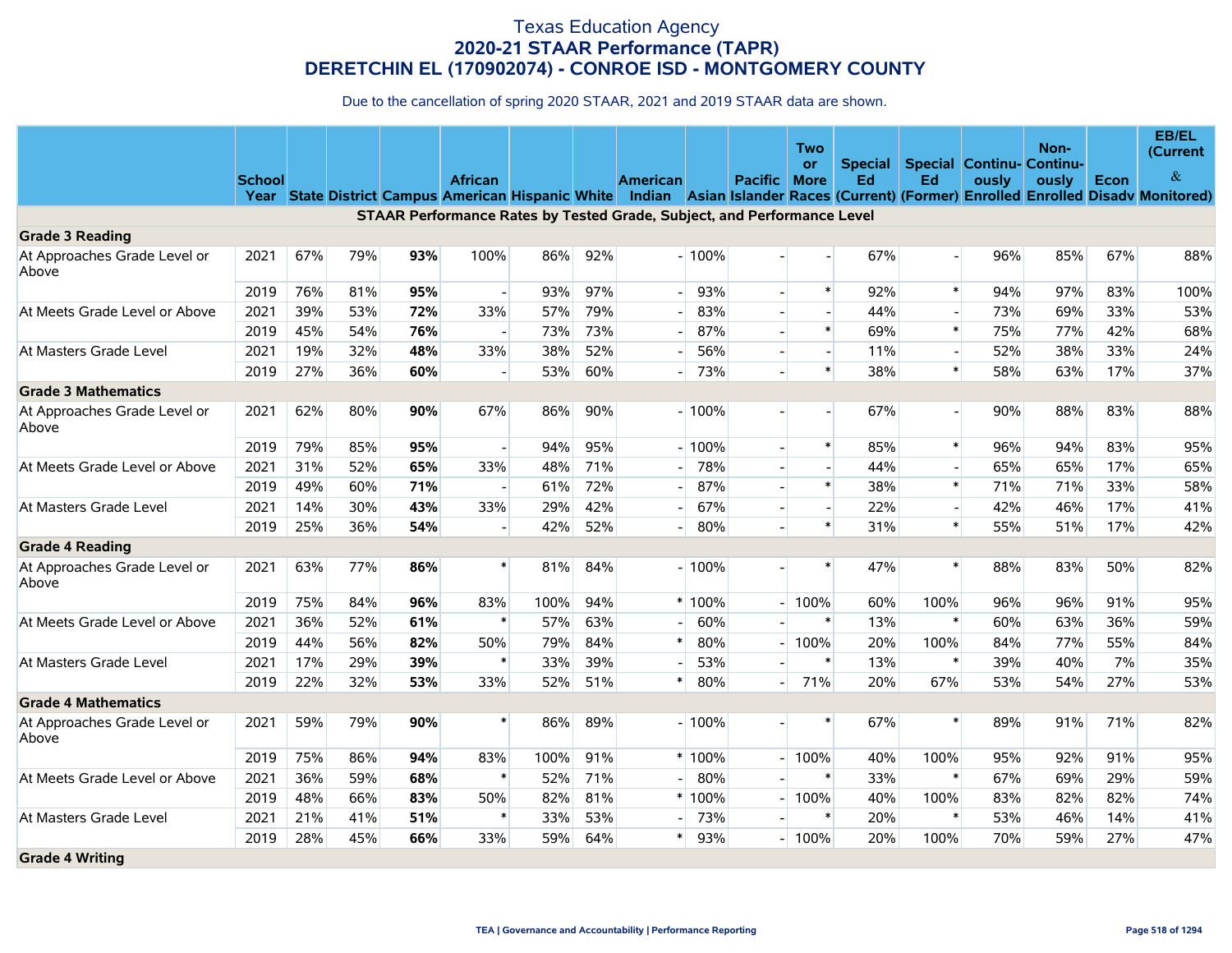|                                       |               |     |     |     |                                                      |     |          |                 |          |                          | Two                      |        |        |                                            | Non-  |      | EB/EL<br>(Current                                                                  |
|---------------------------------------|---------------|-----|-----|-----|------------------------------------------------------|-----|----------|-----------------|----------|--------------------------|--------------------------|--------|--------|--------------------------------------------|-------|------|------------------------------------------------------------------------------------|
|                                       | <b>School</b> |     |     |     | <b>African</b>                                       |     |          | <b>American</b> |          | <b>Pacific</b>           | <b>or</b><br><b>More</b> | Ed     | Ed     | Special Special Continu- Continu-<br>ously | ously | Econ | $\&$                                                                               |
|                                       | Year          |     |     |     | <b>State District Campus American Hispanic White</b> |     |          |                 |          |                          |                          |        |        |                                            |       |      | Indian Asian Islander Races (Current) (Former) Enrolled Enrolled Disady Monitored) |
| At Approaches Grade Level or<br>Above | 2021          | 53% | 68% | 79% | 60%                                                  | 70% | 79%      |                 | 93%      |                          |                          | 33%    |        | 76%                                        | 85%   | 53%  | 75%                                                                                |
|                                       | 2019          | 67% | 75% | 92% | 83%                                                  | 91% | 91%      |                 | * 100%   |                          | 100%                     | 33%    | 100%   | 93%                                        | 90%   | 82%  | 100%                                                                               |
| At Meets Grade Level or Above         | 2021          | 27% | 41% | 48% | 20%                                                  | 30% | 51%      |                 | 67%      |                          | $\ast$                   | 7%     | $\ast$ | 49%                                        | 44%   | 7%   | 38%                                                                                |
|                                       | 2019          | 35% | 45% | 64% | 17%                                                  | 49% | 68%      |                 | 79%      |                          | 86%                      | 17%    | 100%   | 67%                                        | 57%   | 27%  | 60%                                                                                |
| At Masters Grade Level                | 2021          | 8%  | 15% | 26% | 0%                                                   | 20% | 27%      |                 | 40%      | $\overline{\phantom{a}}$ | $\ast$                   | 7%     | $\ast$ | 24%                                        | 32%   | 7%   | 19%                                                                                |
|                                       | 2019          | 11% | 16% | 32% | 0%                                                   | 20% | 36%      |                 | 57%      |                          | 29%                      | 17%    | 17%    | 32%                                        | 33%   | 9%   | 30%                                                                                |
| Grade 5 Reading+                      |               |     |     |     |                                                      |     |          |                 |          |                          |                          |        |        |                                            |       |      |                                                                                    |
| At Approaches Grade Level or<br>Above | 2021          | 73% | 81% | 95% | $\ast$                                               | 94% | 95%      | $\overline{a}$  | 95%      |                          | $\ast$                   | 67%    | $\ast$ | 94%                                        | 96%   | 77%  | 87%                                                                                |
|                                       | 2019          | 86% | 89% | 99% | 100%                                                 |     | 95% 100% |                 | $-100%$  | $\overline{\phantom{a}}$ | $\pmb{\ast}$             | $\ast$ | 100%   | 99%                                        | 98%   | 100% | 97%                                                                                |
| At Meets Grade Level or Above         | 2021          | 46% | 58% | 82% | $\ast$                                               | 82% | 81%      |                 | 84%      |                          | $\ast$                   | 44%    | $\ast$ | 82%                                        | 83%   | 69%  | 87%                                                                                |
|                                       | 2019          | 54% | 61% | 84% | 100%                                                 | 63% | 91%      |                 | 95%      |                          | $\ast$                   | $\ast$ | 71%    | 88%                                        | 74%   | 33%  | 56%                                                                                |
| At Masters Grade Level                | 2021          | 30% | 43% | 71% | $\ast$                                               | 74% | 70%      |                 | 79%      |                          | $\ast$                   | 44%    | $\ast$ | 75%                                        | 65%   | 46%  | 78%                                                                                |
|                                       | 2019          | 29% | 38% | 61% | 71%                                                  | 39% | 67%      |                 | 86%      |                          | $\ast$                   | $\ast$ | 57%    | 68%                                        | 49%   | 33%  | 38%                                                                                |
| <b>Grade 5 Mathematics+</b>           |               |     |     |     |                                                      |     |          |                 |          |                          |                          |        |        |                                            |       |      |                                                                                    |
| At Approaches Grade Level or<br>Above | 2021          | 70% | 83% | 95% | $\ast$                                               | 91% | 98%      |                 | $-100%$  |                          | $\ast$                   | 67%    | $\ast$ | 94%                                        | 96%   | 77%  | 96%                                                                                |
|                                       | 2019          | 90% | 93% | 99% | 100%                                                 | 95% | 100%     |                 | $-100%$  |                          | $\ast$                   | $\ast$ | 100%   | 99%                                        | 98%   | 100% | 97%                                                                                |
| At Meets Grade Level or Above         | 2021          | 44% | 62% | 86% | $\ast$                                               | 86% | 86%      |                 | 95%      |                          | $\ast$                   | 33%    | $\ast$ | 86%                                        | 87%   | 62%  | 91%                                                                                |
|                                       | 2019          | 58% | 68% | 86% | 86%                                                  | 71% | 93%      |                 | 90%      |                          | $\ast$                   | $\ast$ | 86%    | 92%                                        | 72%   | 50%  | 75%                                                                                |
| At Masters Grade Level                | 2021          | 25% | 41% | 69% | $\ast$                                               | 60% | 68%      |                 | 89%      |                          | $\ast$                   | 33%    | $\ast$ | 70%                                        | 67%   | 38%  | 70%                                                                                |
|                                       | 2019          | 36% | 47% | 72% | 71%                                                  | 46% | 81%      |                 | 90%      |                          | $\ast$                   | $\ast$ | 57%    | 80%                                        | 57%   | 33%  | 50%                                                                                |
| <b>Grade 5 Science</b>                |               |     |     |     |                                                      |     |          |                 |          |                          |                          |        |        |                                            |       |      |                                                                                    |
| At Approaches Grade Level or<br>Above | 2021          | 62% | 79% | 96% | $\ast$                                               | 94% | 96%      |                 | $-100%$  |                          | $\ast$                   | 67%    | $\ast$ | 94%                                        | 100%  | 92%  | 100%                                                                               |
|                                       | 2019          | 75% | 85% | 95% | 100%                                                 | 85% | 99%      |                 | $-100%$  | $\overline{\phantom{a}}$ | $\ast$                   | $\ast$ | 100%   | 96%                                        | 93%   | 100% | 81%                                                                                |
| At Meets Grade Level or Above         | 2021          | 31% | 51% | 73% | ∗                                                    | 62% | 81%      |                 | 83%      | $\overline{\phantom{a}}$ | $\ast$                   | 33%    | $\ast$ | 76%                                        | 69%   | 38%  | 65%                                                                                |
|                                       | 2019          | 49% | 64% | 86% | 100%                                                 | 71% | 88%      |                 | $-100%$  | $\overline{\phantom{a}}$ | $\ast$                   | $\ast$ | 57%    | 89%                                        | 78%   | 67%  | 66%                                                                                |
| At Masters Grade Level                | 2021          | 13% | 26% | 43% | $\ast$                                               | 32% | 49%      |                 | 56%      | $\overline{\phantom{a}}$ | $\ast$                   | 22%    | $\ast$ | 44%                                        | 42%   | 31%  | 30%                                                                                |
|                                       | 2019          | 24% | 38% | 55% | 57%                                                  | 37% | 59%      |                 | 75%      |                          | $\ast$                   | $\ast$ | 43%    | 58%                                        | 50%   | 17%  | 38%                                                                                |
| <b>Grade 6 Reading</b>                |               |     |     |     |                                                      |     |          |                 |          |                          |                          |        |        |                                            |       |      |                                                                                    |
| At Approaches Grade Level or<br>Above | 2021          | 62% | 78% | 93% | 100%                                                 | 85% | 95%      |                 | $*100\%$ |                          | $\ast$                   | 60%    | $\ast$ | 96%                                        | 86%   | 78%  | 81%                                                                                |
|                                       | 2019          | 68% | 78% | 94% | 86%                                                  | 91% | 95%      | $\ast$          | 94%      |                          | $-100%$                  | 64%    | 86%    | 96%                                        | 90%   | 94%  | 90%                                                                                |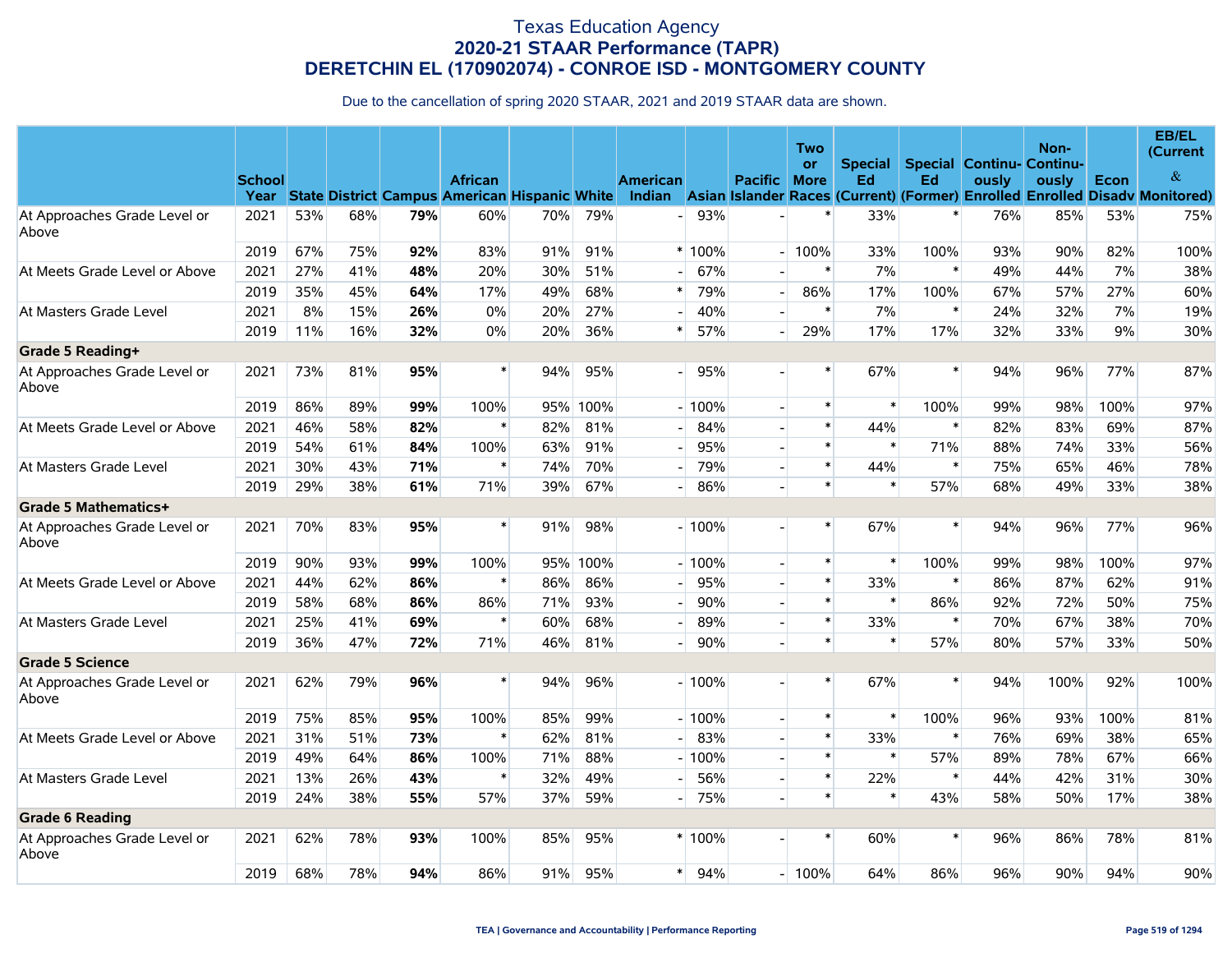|                                       |               |     |     |     |                                                                      |     |     |                           |          |                | Two<br>or   | Special |        | <b>Special Continu- Continu-</b> | Non-  |      | EB/EL<br>(Current<br>$\&$                                                   |
|---------------------------------------|---------------|-----|-----|-----|----------------------------------------------------------------------|-----|-----|---------------------------|----------|----------------|-------------|---------|--------|----------------------------------|-------|------|-----------------------------------------------------------------------------|
|                                       | <b>School</b> |     |     |     | <b>African</b><br>Year State District Campus American Hispanic White |     |     | <b>American</b><br>Indian |          | <b>Pacific</b> | <b>More</b> | Ed      | Ed     | ously                            | ously | Econ | Asian Islander Races (Current) (Former) Enrolled Enrolled Disady Monitored) |
| At Meets Grade Level or Above         | 2021          | 32% | 50% | 78% | 80%                                                                  | 73% | 77% |                           | 89%      |                | $\ast$      | 20%     | $\ast$ | 84%                              | 60%   | 61%  | 67%                                                                         |
|                                       | 2019          | 37% | 51% | 73% | 43%                                                                  | 68% | 76% |                           | 76%      |                | 100%        | 36%     | 57%    | 75%                              | 71%   | 56%  | 71%                                                                         |
| At Masters Grade Level                | 2021          | 15% | 27% | 51% | 20%                                                                  | 48% | 48% |                           | 83%      |                | $\ast$      | 20%     | $\ast$ | 57%                              | 37%   | 22%  | 43%                                                                         |
|                                       | 2019          | 18% | 28% | 48% | 29%                                                                  | 36% | 50% |                           | 71%      |                | 67%         | 9%      | 29%    | 50%                              | 42%   | 19%  | 33%                                                                         |
| <b>Grade 6 Mathematics</b>            |               |     |     |     |                                                                      |     |     |                           |          |                |             |         |        |                                  |       |      |                                                                             |
| At Approaches Grade Level or<br>Above | 2021          | 68% | 87% | 97% | 100%                                                                 | 95% | 96% |                           | * 100%   |                | $\ast$      | 40%     | $\ast$ | 97%                              | 95%   | 83%  | 90%                                                                         |
|                                       | 2019          | 81% | 89% | 96% | 86%                                                                  | 98% | 95% |                           | $*100%$  | - 1            | 100%        | 73%     | 100%   | 99%                              | 92%   | 94%  | 95%                                                                         |
| At Meets Grade Level or Above         | 2021          | 36% | 63% | 90% | 100%                                                                 | 90% | 88% |                           | * 100%   |                | $\ast$      | 20%     | $\ast$ | 93%                              | 84%   | 67%  | 90%                                                                         |
|                                       | 2019          | 47% | 63% | 86% | 71%                                                                  | 77% | 89% |                           | $*100%$  |                | 100%        | 45%     | 86%    | 88%                              | 83%   | 88%  | 76%                                                                         |
| At Masters Grade Level                | 2021          | 15% | 37% | 71% | 60%                                                                  | 63% | 71% |                           | 89%      |                | $\ast$      | 20%     | $\ast$ | 72%                              | 67%   | 39%  | 52%                                                                         |
|                                       | 2019          | 21% | 37% | 60% | 43%                                                                  | 43% | 66% | $\ast$                    | 82%      |                | 67%         | 18%     | 57%    | 64%                              | 53%   | 38%  | 52%                                                                         |
| <b>All Grades All Subjects</b>        |               |     |     |     |                                                                      |     |     |                           |          |                |             |         |        |                                  |       |      |                                                                             |
| At Approaches Grade Level or<br>Above | 2021          | 67% | 81% | 92% | 85%                                                                  | 88% | 91% | 100%                      | 99%      |                | 94%         | 57%     | 100%   | 92%                              | 91%   | 73%  | 88%                                                                         |
|                                       | 2019          | 78% | 85% | 95% | 91%                                                                  | 94% | 95% | 100%                      | 99%      |                | 100%        | 71%     | 98%    | 96%                              | 94%   | 91%  | 94%                                                                         |
| At Meets Grade Level or Above         | 2021          | 41% | 58% | 73% | 49%                                                                  | 68% | 74% | 75%                       | 83%      |                | 78%         | 28%     | 74%    | 74%                              | 70%   | 45%  | 69%                                                                         |
|                                       | 2019          | 50% | 62% | 79% | 66%                                                                  | 69% | 81% | 91%                       | 90%      |                | 95%         | 42%     | 80%    | 82%                              | 74%   | 55%  | 68%                                                                         |
| At Masters Grade Level                | 2021          | 18% | 32% | 52% | 24%                                                                  | 46% | 52% | 50%                       | 69%      |                | 61%         | 20%     | 48%    | 53%                              | 50%   | 25%  | 45%                                                                         |
|                                       | 2019          | 24% | 35% | 56% | 43%                                                                  | 42% | 58% | 36%                       | 79%      |                | 70%         | 20%     | 56%    | 59%                              | 51%   | 23%  | 42%                                                                         |
| <b>All Grades ELA/Reading</b>         |               |     |     |     |                                                                      |     |     |                           |          |                |             |         |        |                                  |       |      |                                                                             |
| At Approaches Grade Level or<br>Above | 2021          | 68% | 80% | 92% | 100%                                                                 | 87% | 91% | $\ast$                    | 99%      |                | 100%        | 58%     | 100%   | 94%                              | 88%   | 69%  | 85%                                                                         |
|                                       | 2019          | 75% | 83% | 96% | 90%                                                                  | 95% | 96% | $\ast$                    | 97%      |                | 100%        | 76%     | 96%    | 97%                              | 95%   | 91%  | 96%                                                                         |
| At Meets Grade Level or Above         | 2021          | 45% | 59% | 74% | 59%                                                                  | 70% | 74% | $\ast$                    | 80%      |                | 86%         | 29%     | 67%    | 76%                              | 69%   | 53%  | 68%                                                                         |
|                                       | 2019          | 48% | 59% | 79% | 65%                                                                  | 70% | 81% | $\ast$                    | 85%      |                | 94%         | 48%     | 75%    | 81%                              | 75%   | 49%  | 68%                                                                         |
| At Masters Grade Level                | 2021          | 18% | 30% | 52% | 24%                                                                  | 51% | 51% | $\ast$                    | 69%      |                | 57%         | 21%     | 44%    | 55%                              | 47%   | 25%  | 47%                                                                         |
|                                       | 2019          | 21% | 30% | 55% | 45%                                                                  | 44% | 56% | $\ast$                    | 78%      |                | 65%         | 21%     | 54%    | 57%                              | 51%   | 22%  | 40%                                                                         |
| <b>All Grades Mathematics</b>         |               |     |     |     |                                                                      |     |     |                           |          |                |             |         |        |                                  |       |      |                                                                             |
| At Approaches Grade Level or<br>Above | 2021          | 66% | 82% | 93% | 76%                                                                  | 91% | 94% |                           | $*100\%$ |                | 86%         | 63%     | 100%   | 93%                              | 93%   | 78%  | 90%                                                                         |
|                                       | 2019          | 82% | 88% | 96% | 90%                                                                  | 97% | 95% |                           | $*100%$  |                | 100%        | 73%     | 100%   | 97%                              | 94%   | 91%  | 96%                                                                         |
| At Meets Grade Level or Above         | 2021          | 37% | 58% | 79% | 53%                                                                  | 74% | 79% |                           | 89%      |                | 86%         | 34%     | 100%   | 79%                              | 78%   | 49%  | 78%                                                                         |
|                                       | 2019          | 52% | 65% | 82% | 70%                                                                  | 73% | 84% |                           | 94%      |                | $-100%$     | 39%     | 88%    | 85%                              | 78%   | 67%  | 71%                                                                         |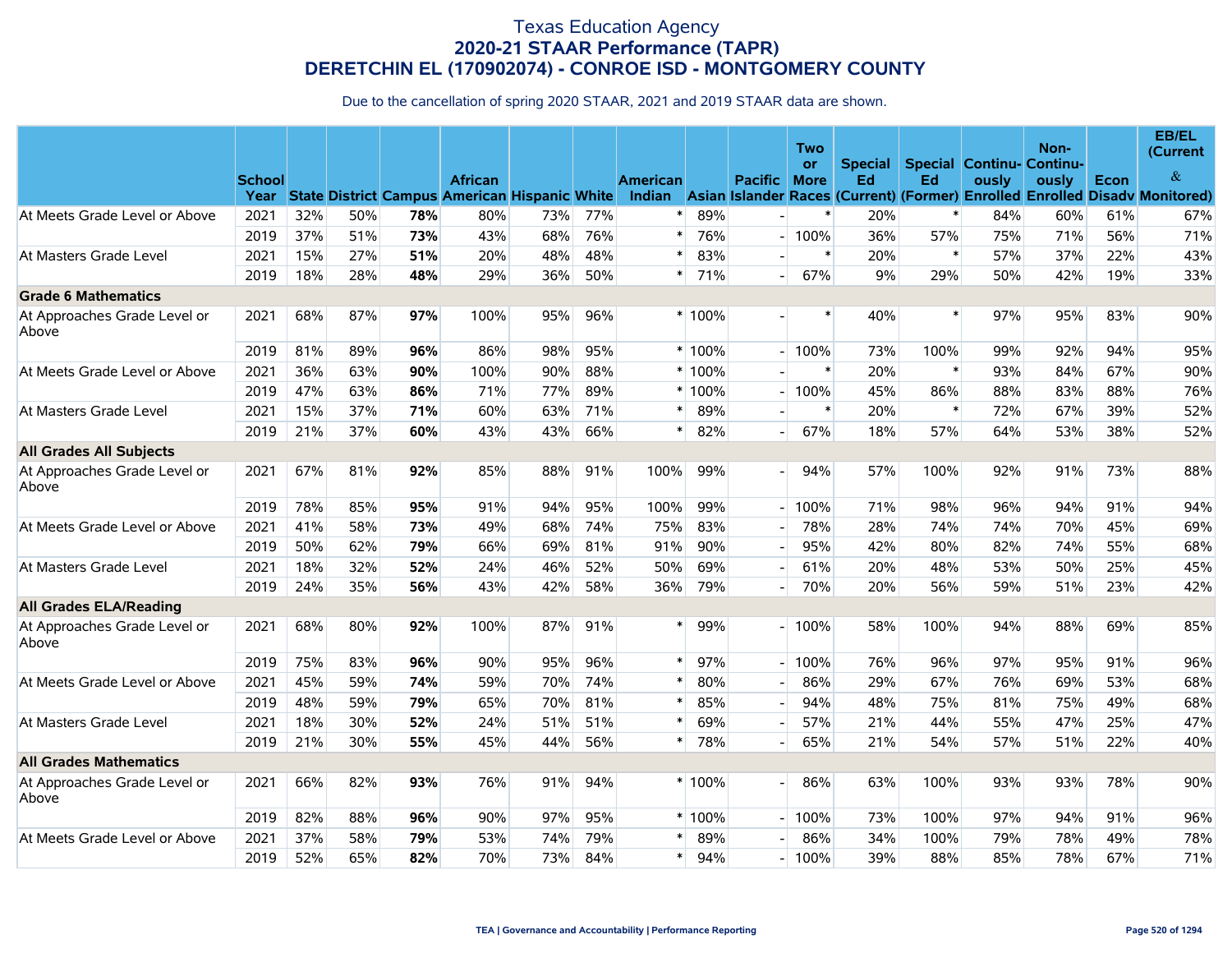Due to the cancellation of spring 2020 STAAR, 2021 and 2019 STAAR data are shown.

|                                       | <b>School</b><br>Year |     |     |     | <b>African</b><br><b>State District Campus American Hispanic White</b> |     |     | American<br>Indian |          | <b>Pacific</b> | <b>Two</b><br>or<br><b>More</b> | <b>Special</b><br>Ed | Ed     | ously | Non-<br><b>Special Continu- Continu-</b><br>ously | Econ | <b>EB/EL</b><br>(Current<br>$\&$<br>Asian Islander Races (Current) (Former) Enrolled Enrolled Disady Monitored) |
|---------------------------------------|-----------------------|-----|-----|-----|------------------------------------------------------------------------|-----|-----|--------------------|----------|----------------|---------------------------------|----------------------|--------|-------|---------------------------------------------------|------|-----------------------------------------------------------------------------------------------------------------|
| At Masters Grade Level                | 2021                  | 18% | 34% | 60% | 35%                                                                    | 50% | 60% | $\ast$             | 80%      |                | 86%                             | 24%                  | 78%    | 61%   | 59%                                               | 29%  | 53%                                                                                                             |
|                                       | 2019                  | 26% | 39% | 64% | 50%                                                                    | 47% | 66% | $\ast$             | 87%      |                | 88%                             | 21%                  | 71%    | 68%   | 55%                                               | 29%  | 48%                                                                                                             |
| <b>All Grades Writing</b>             |                       |     |     |     |                                                                        |     |     |                    |          |                |                                 |                      |        |       |                                                   |      |                                                                                                                 |
| At Approaches Grade Level or<br>Above | 2021                  | 58% | 71% | 79% | 60%                                                                    | 70% | 79% | ا ہے۔              | 93%      |                | $\ast$                          | 33%                  | $\ast$ | 76%   | 85%                                               | 53%  | 75%                                                                                                             |
|                                       | 2019                  | 68% | 77% | 92% | 83%                                                                    | 91% | 91% |                    | $*100\%$ |                | 100%                            | 33%                  | 100%   | 93%   | 90%                                               | 82%  | 100%                                                                                                            |
| At Meets Grade Level or Above         | 2021                  | 30% | 43% | 48% | 20%                                                                    | 30% | 51% |                    | 67%      |                | $\ast$                          | 7%                   | $\ast$ | 49%   | 44%                                               | 7%   | 38%                                                                                                             |
|                                       | 2019                  | 38% | 48% | 64% | 17%                                                                    | 49% | 68% |                    | 79%      |                | 86%                             | 17%                  | 100%   | 67%   | 57%                                               | 27%  | 60%                                                                                                             |
| At Masters Grade Level                | 2021                  | 9%  | 15% | 26% | $0\%$                                                                  | 20% | 27% |                    | 40%      | $\blacksquare$ | $\ast$                          | 7%                   | $\ast$ | 24%   | 32%                                               | 7%   | 19%                                                                                                             |
|                                       | 2019                  | 14% | 19% | 32% | 0%                                                                     | 20% | 36% |                    | 57%      |                | 29%                             | 17%                  | 17%    | 32%   | 33%                                               | 9%   | 30%                                                                                                             |
| <b>All Grades Science</b>             |                       |     |     |     |                                                                        |     |     |                    |          |                |                                 |                      |        |       |                                                   |      |                                                                                                                 |
| At Approaches Grade Level or<br>Above | 2021                  | 71% | 85% | 96% | $\ast$                                                                 | 94% | 96% |                    | $-100%$  |                | $\ast$                          | 67%                  | $\ast$ | 94%   | 100%                                              | 92%  | 100%                                                                                                            |
|                                       | 2019                  | 81% | 89% | 95% | 100%                                                                   | 85% | 99% |                    | $-100%$  |                | $\ast$                          |                      | 100%   | 96%   | 93%                                               | 100% | 81%                                                                                                             |
| At Meets Grade Level or Above         | 2021                  | 44% | 64% | 73% | ∗                                                                      | 62% | 81% |                    | 83%      |                | $\ast$                          | 33%                  | $\ast$ | 76%   | 69%                                               | 38%  | 65%                                                                                                             |
|                                       | 2019                  | 54% | 69% | 86% | 100%                                                                   | 71% | 88% |                    | $-100%$  |                | $\ast$                          | $\ast$               | 57%    | 89%   | 78%                                               | 67%  | 66%                                                                                                             |
| At Masters Grade Level                | 2021                  | 20% | 36% | 43% | $\ast$                                                                 | 32% | 49% |                    | 56%      |                | $\ast$                          | 22%                  | $\ast$ | 44%   | 42%                                               | 31%  | 30%                                                                                                             |
|                                       | 2019                  | 25% | 39% | 55% | 57%                                                                    | 37% | 59% |                    | 75%      |                |                                 | $\ast$               | 43%    | 58%   | 50%                                               | 17%  | 38%                                                                                                             |

\* Indicates results are masked due to small numbers to protect student confidentiality.

- Indicates there are no students in the group.

+ Indicates that rates for reading and mathematics are based on the cumulative results from the first and second administrations of STAAR.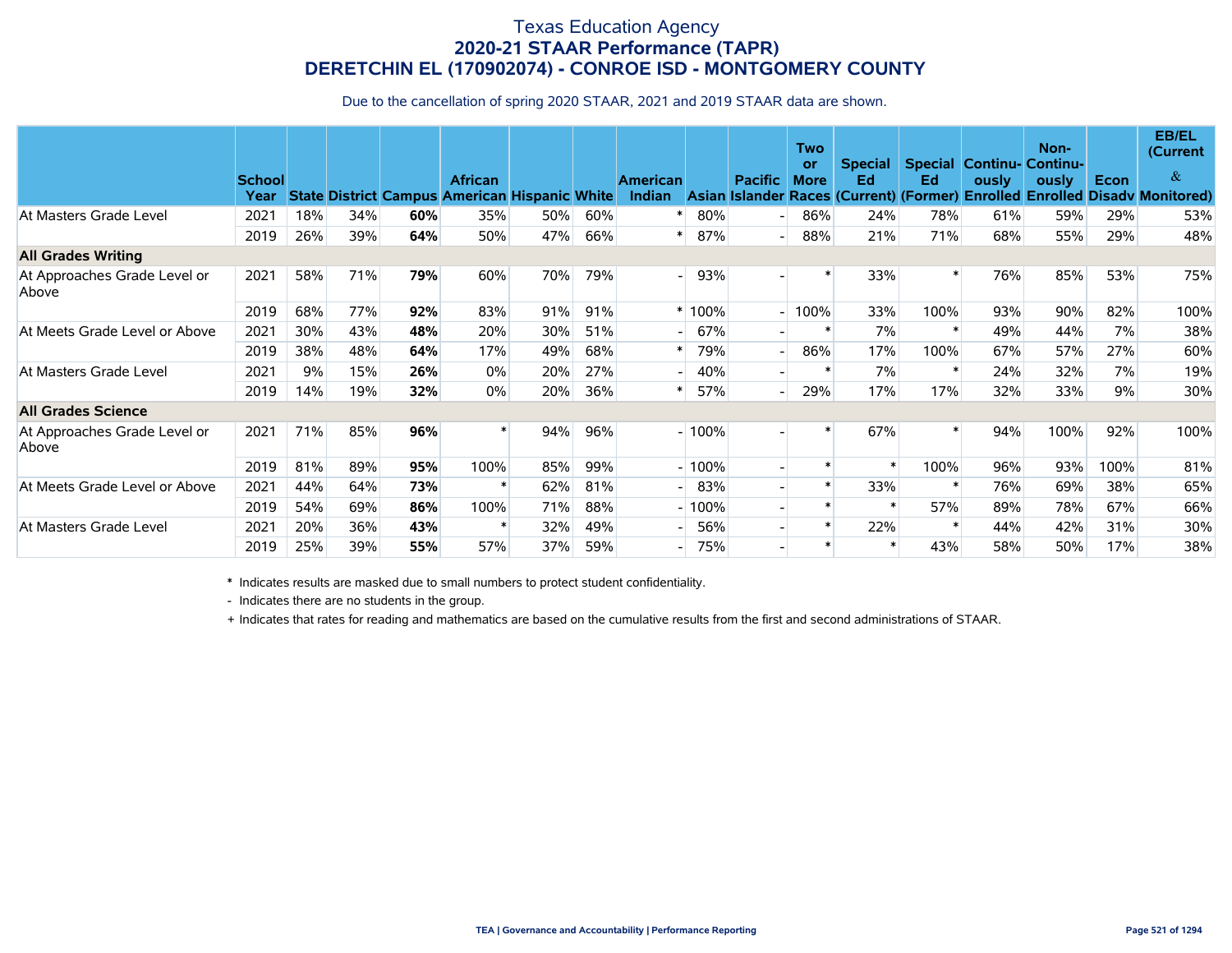Due to the cancellation of spring 2020 STAAR, 2019 and 2018 progress data are shown.

|                          | <b>School</b> |    |    |    | <b>African</b><br>Year State District Campus American Hispanic White |    |    | <b>American</b>          |     | <b>Pacific</b>           | <b>Twoor</b><br><b>More</b> | Special<br>Ed | Ed     | <b>Special Continu- Continu-</b><br>ously | Non-<br>ously | Econ | <b>EB/EL</b><br>(Current<br>$\alpha$<br>Indian Asian Islander Races (Current) (Former) Enrolled Enrolled Disady Monitored) |
|--------------------------|---------------|----|----|----|----------------------------------------------------------------------|----|----|--------------------------|-----|--------------------------|-----------------------------|---------------|--------|-------------------------------------------|---------------|------|----------------------------------------------------------------------------------------------------------------------------|
|                          |               |    |    |    | School Progress Domain - Academic Growth Score by Grade and Subject  |    |    |                          |     |                          |                             |               |        |                                           |               |      |                                                                                                                            |
| Grade 4 ELA/Reading      | 2019          | 61 | 70 | 75 | ∗                                                                    | 77 | 74 | $\ast$                   | 86  | $\overline{\phantom{a}}$ | 86                          | 60            | 83     | 73                                        | 79            | 85   | 87                                                                                                                         |
|                          | 2018          | 63 | 69 | 73 | 70                                                                   | 62 | 73 | $\overline{\phantom{a}}$ | 88  | $\overline{\phantom{a}}$ | $\ast$                      | $\ast$        | 83     | 73                                        | 73            | 42   | 59                                                                                                                         |
| Grade 4 Mathematics      | 2019          | 65 | 76 | 80 | $\ast$                                                               | 82 | 74 | $\ast$                   | 100 | $\overline{\phantom{a}}$ | 100                         | 60            | 100    | 81                                        | 76            | 75   | 74                                                                                                                         |
|                          | 2018          | 65 | 72 | 84 | 90                                                                   | 72 | 85 | $\overline{\phantom{a}}$ | 97  | $\overline{\phantom{a}}$ | $\ast$                      | $\ast$        | 92     | 86                                        | 80            | 71   | 67                                                                                                                         |
| Grade 5 ELA/Reading      | 2019          | 81 | 79 | 83 | 100                                                                  | 79 | 83 | $\overline{\phantom{a}}$ | 90  | $\overline{\phantom{a}}$ | $\ast$                      | $\ast$        | 93     | 84                                        | 80            | 75   | 77                                                                                                                         |
|                          | 2018          | 80 | 78 | 90 | $\ast$                                                               | 99 | 84 | $\ast$                   | 100 | $\overline{\phantom{a}}$ | 100                         | 86            | $\ast$ | 86                                        | 97            | 95   | 100                                                                                                                        |
| Grade 5 Mathematics      | 2019          | 83 | 81 | 87 | 75                                                                   | 79 | 89 | $\overline{\phantom{a}}$ | 93  | $\overline{\phantom{a}}$ | $\ast$                      | $\ast$        | 71     | 90                                        | 78            | 75   | 79                                                                                                                         |
|                          | 2018          | 81 | 79 | 88 | $\ast$                                                               | 84 | 89 | $\ast$                   | 90  | $\overline{\phantom{a}}$ | 100                         | 88            | $\ast$ | 87                                        | 89            | 100  | 88                                                                                                                         |
| Grade 6 ELA/Reading      | 2019          | 42 | 52 | 60 | 50                                                                   | 54 | 61 | $\ast$                   | 71  | $\overline{\phantom{a}}$ | 83                          | 39            | 50     | 61                                        | 59            | 27   | 53                                                                                                                         |
|                          | 2018          | 47 | 57 | 66 | 70                                                                   | 67 | 64 | $\overline{\phantom{a}}$ | 91  | $\overline{\phantom{a}}$ | 43                          | 25            | 60     | 65                                        | 68            | 75   | 66                                                                                                                         |
| Grade 6 Mathematics      | 2019          | 54 | 66 | 77 | 57                                                                   | 57 | 81 | $\ast$                   | 100 | $\overline{\phantom{a}}$ | 100                         | 50            | 86     | 79                                        | 71            | 50   | 68                                                                                                                         |
|                          | 2018          | 56 | 69 | 87 | 100                                                                  | 82 | 86 | $\overline{\phantom{a}}$ | 100 | $\overline{\phantom{a}}$ | 93                          | 69            | 100    | 87                                        | 85            | 75   | 90                                                                                                                         |
| All Grades Both Subjects | 2019          | 69 | 73 | 76 | 68                                                                   | 70 | 76 | 50                       | 90  | $\overline{\phantom{a}}$ | 90                          | 51            | 80     | 78                                        | 73            | 59   | 74                                                                                                                         |
|                          | 2018          | 69 | 73 | 81 | 80                                                                   | 79 | 80 | $\ast$                   | 94  | $\overline{\phantom{a}}$ | 85                          | 71            | 88     | 81                                        | 82            | 81   | 78                                                                                                                         |
| All Grades ELA/Reading   | 2019          | 68 | 71 | 72 | 68                                                                   | 69 | 72 | $\ast$                   | 82  | $\overline{\phantom{a}}$ | 80                          | 56            | 75     | 72                                        | 71            | 55   | 73                                                                                                                         |
|                          | 2018          | 69 | 71 | 76 | 68                                                                   | 78 | 73 | $\ast$                   | 93  | $\overline{\phantom{a}}$ | 72                          | 61            | 80     | 75                                        | 80            | 76   | 75                                                                                                                         |
| All Grades Mathematics   | 2019          | 70 | 74 | 81 | 68                                                                   | 72 | 81 | $\ast$                   | 97  | $\overline{\phantom{a}}$ | 100                         | 47            | 85     | 83                                        | 75            | 63   | 74                                                                                                                         |
|                          | 2018          | 70 | 75 | 86 | 93                                                                   | 80 | 86 | $\ast$                   | 95  |                          | 97                          | 80            | 97     | 87                                        | 85            | 85   | 82                                                                                                                         |

\* Indicates results are masked due to small numbers to protect student confidentiality.

- Indicates there are no students in the group.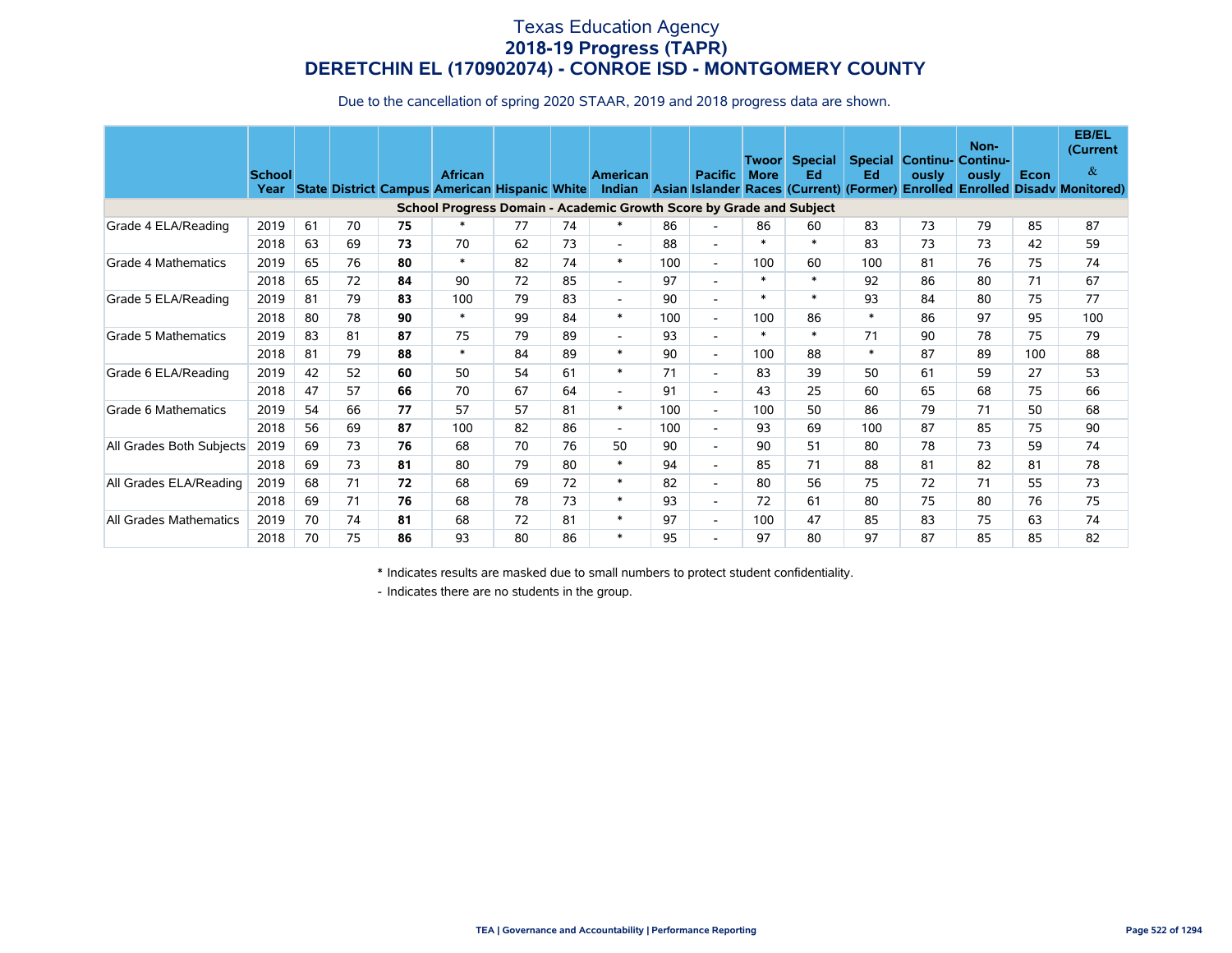# Texas Education Agency **2020-21 Bilingual Education/English as a Second Language (Current EB Students/EL) (TAPR) DERETCHIN EL (170902074) - CONROE ISD - MONTGOMERY COUNTY**

| $\&$<br><b>ALP</b><br><b>ESL</b><br><b>ALP</b><br><b>Total</b><br><b>BE-Trans</b><br>with<br><b>Total</b><br><b>Bilingual Total Content-</b><br><b>School</b><br><b>Early</b><br><b>BE-Trans BE-Dual BE-Dual</b><br><b>ESL</b><br><b>ESL</b><br><b>Parental Never</b><br><b>EB/EL</b><br><b>Bilingual</b><br><b>Former</b><br>Exit<br>Late Exit Two-Way One-Way (Exception) ESL<br><b>Based</b> Pull-Out (Waiver)<br><b>Year State District Campus Education</b><br><b>Denial</b><br><b>EB/EL (Current)</b><br>EB/EL<br><b>STAAR Performance Rate by Subject and Performance Level</b><br><b>All Grades All Subjects</b><br>67%<br>92%<br>98%<br>2021<br>81%<br>92%<br>$-183%$<br>81%<br>85%<br>$\blacksquare$<br>93%<br>84%<br>At Approaches Grade Level or Above<br>$\overline{\phantom{a}}$<br>$\blacksquare$<br>$\sim$<br>78%<br>95%<br>91%<br>95%<br>88%<br>100%<br>91%<br>2019<br>85%<br>$\overline{a}$<br>$\overline{a}$<br>92%<br>41%<br>58%<br>73%<br>52%<br>69%<br>74%<br>62%<br>At Meets Grade Level or Above<br>2021<br>60%<br>71%<br>$\overline{\phantom{a}}$<br>$\overline{a}$<br>$\overline{\phantom{a}}$<br>$\sim$<br>$\overline{a}$<br>50%<br>62%<br>79%<br>56%<br>57%<br>55%<br>100%<br>58%<br>2019<br>$\overline{\phantom{a}}$<br>$\overline{\phantom{a}}$<br>66%<br>At Masters Grade Level<br>18%<br>32%<br>52%<br>$-36%$<br>31%<br>40%<br>$\mathbf{r}$<br>57%<br>53%<br>38%<br>2021<br>24%<br>35%<br>56%<br>31%<br>32%<br>31%<br>30%<br>31%<br>2019<br>$\sim$<br><b>All Grades ELA/Reading</b><br>2021<br>68%<br>80%<br>92%<br>$-78%$<br>81%<br>75%<br>80%<br>93%<br>79%<br>100%<br>At Approaches Grade Level or Above<br>$\overline{\phantom{a}}$<br>$\overline{\phantom{a}}$<br>$\overline{\phantom{a}}$<br>$\overline{\phantom{a}}$<br>$\blacksquare$<br>75%<br>83%<br>96%<br>93%<br>96%<br>91%<br>$\ast$<br>94%<br>2019<br>45%<br>74%<br>60%<br>74%<br>93%<br>At Meets Grade Level or Above<br>2021<br>59%<br>59%<br>56%<br>63%<br>59%<br>$\sim$<br>$\sim$<br>$\sim$<br>$\overline{\phantom{a}}$<br>48%<br>59%<br>79%<br>56%<br>2019<br>53%<br>64%<br>46%<br>$\ast$<br>$\sim$<br>$\overline{\phantom{0}}$<br>At Masters Grade Level<br>18%<br>30%<br>52%<br>37%<br>46%<br>60%<br>53%<br>39%<br>67%<br>2021<br>30%<br>$\overline{\phantom{a}}$<br>21%<br>30%<br>55%<br>28%<br>32%<br>28%<br>2019<br>26%<br>$\ast$<br>$\sim$<br><b>All Grades Mathematics</b><br>2021<br>66%<br>82%<br>93%<br>$-86%$<br>85%<br>88%<br>100%<br>94%<br>88%<br>96%<br>At Approaches Grade Level or Above<br>$\overline{\phantom{a}}$<br>$\overline{\phantom{a}}$<br>$\overline{\phantom{a}}$<br>$\overline{\phantom{a}}$<br>$\overline{\phantom{a}}$<br>82%<br>88%<br>96%<br>92%<br>93%<br>94%<br>$\ast$<br>94%<br>2019<br>93%<br>37%<br>58%<br>79%<br>73%<br>59%<br>88%<br>80%<br>78%<br>73%<br>At Meets Grade Level or Above<br>2021<br>$\overline{a}$<br>$\sim$<br>$\overline{a}$<br>$\overline{\phantom{a}}$<br>52%<br>65%<br>82%<br>60%<br>66%<br>$\ast$<br>63%<br>2019<br>52%<br>$\sim$<br>$\sim$<br>$\sim$<br>46%<br>At Masters Grade Level<br>2021<br>18%<br>34%<br>60%<br>$-45%$<br>41%<br>50%<br>60%<br>61%<br>70%<br>$\overline{\phantom{a}}$<br>$\overline{a}$<br>$\overline{a}$<br>$\overline{\phantom{a}}$<br>39%<br>64%<br>35%<br>36%<br>26%<br>36%<br>34%<br>$\ast$<br>2019<br><b>All Grades Writing</b><br>58%<br>79%<br>$- 69%$<br>69%<br>79%<br>69%<br>2021<br>71%<br>$\ast$<br>At Approaches Grade Level or Above<br>$\overline{a}$<br>$\blacksquare$<br>$\overline{\phantom{a}}$<br>- 1<br>$\overline{\phantom{a}}$<br>$\overline{\phantom{a}}$<br>77%<br>68%<br>92%<br>100%<br>100%<br>100%<br>2019<br>30%<br>43%<br>48%<br>31%<br>50%<br>31%<br>$\ast$<br>At Meets Grade Level or Above<br>2021<br>$-$ 31%<br>$\overline{a}$<br>$\sim$<br>50%<br>38%<br>48%<br>64%<br>50%<br>50%<br>2019<br>$\overline{\phantom{a}}$<br>$\overline{a}$<br>$\sim$<br>15%<br>28%<br>15%<br>At Masters Grade Level<br>9%<br>15%<br>26%<br>$-15%$<br>$\ast$<br>2021<br>$\overline{a}$<br>$\overline{\phantom{a}}$<br>$\overline{a}$<br>$\overline{\phantom{a}}$<br>32%<br>20%<br>20%<br>20%<br>2019<br>14%<br>19%<br><b>All Grades Science</b><br>2021<br>71%<br>85%<br>96%<br>$-100%$<br>100%<br>96%<br>100%<br>100%<br>$*$<br>At Approaches Grade Level or Above<br>$\sim$<br>$\sim$<br>$\overline{\phantom{a}}$<br>$\overline{\phantom{a}}$<br>$\blacksquare$<br>81%<br>89%<br>95%<br>71%<br>$\ast$<br>74%<br>2019<br>71%<br>$\overline{\phantom{a}}$<br>$\blacksquare$<br>$\overline{a}$<br>73%<br>50%<br>56%<br>100%<br>At Meets Grade Level or Above<br>44%<br>64%<br>50%<br>$\ast$<br>76%<br>2021<br>$\sim$<br>$\overline{\phantom{a}}$<br>$\ast$<br>54%<br>69%<br>86%<br>52%<br>52%<br>57%<br>2019<br>$\overline{\phantom{a}}$<br>36%<br>43%<br>47%<br>22%<br>60%<br>At Masters Grade Level<br>20%<br>$-14%$<br>14%<br>$\ast$<br>2021<br>$\overline{a}$<br>$\overline{\phantom{a}}$<br>$\overline{\phantom{a}}$<br>$\ast$<br>25%<br>39%<br>55%<br>33%<br>33%<br>30%<br>2019 |  |  |  |  |  |  |  |       |  | <b>Monitored</b> |
|--------------------------------------------------------------------------------------------------------------------------------------------------------------------------------------------------------------------------------------------------------------------------------------------------------------------------------------------------------------------------------------------------------------------------------------------------------------------------------------------------------------------------------------------------------------------------------------------------------------------------------------------------------------------------------------------------------------------------------------------------------------------------------------------------------------------------------------------------------------------------------------------------------------------------------------------------------------------------------------------------------------------------------------------------------------------------------------------------------------------------------------------------------------------------------------------------------------------------------------------------------------------------------------------------------------------------------------------------------------------------------------------------------------------------------------------------------------------------------------------------------------------------------------------------------------------------------------------------------------------------------------------------------------------------------------------------------------------------------------------------------------------------------------------------------------------------------------------------------------------------------------------------------------------------------------------------------------------------------------------------------------------------------------------------------------------------------------------------------------------------------------------------------------------------------------------------------------------------------------------------------------------------------------------------------------------------------------------------------------------------------------------------------------------------------------------------------------------------------------------------------------------------------------------------------------------------------------------------------------------------------------------------------------------------------------------------------------------------------------------------------------------------------------------------------------------------------------------------------------------------------------------------------------------------------------------------------------------------------------------------------------------------------------------------------------------------------------------------------------------------------------------------------------------------------------------------------------------------------------------------------------------------------------------------------------------------------------------------------------------------------------------------------------------------------------------------------------------------------------------------------------------------------------------------------------------------------------------------------------------------------------------------------------------------------------------------------------------------------------------------------------------------------------------------------------------------------------------------------------------------------------------------------------------------------------------------------------------------------------------------------------------------------------------------------------------------------------------------------------------------------------------------------------------------------------------------------------------------------------------------------------------------------------------------------------------------------------------------------------------------------------------------------------------------------------------------------------------------------------------------------------------------------------------------------------------------------------------------------------------------------------------------------------------------------------------------------------------------------------------------------------------------------------------------------------------------------------------------------------------------------------------------------------------------------------------------------------------------------------------|--|--|--|--|--|--|--|-------|--|------------------|
|                                                                                                                                                                                                                                                                                                                                                                                                                                                                                                                                                                                                                                                                                                                                                                                                                                                                                                                                                                                                                                                                                                                                                                                                                                                                                                                                                                                                                                                                                                                                                                                                                                                                                                                                                                                                                                                                                                                                                                                                                                                                                                                                                                                                                                                                                                                                                                                                                                                                                                                                                                                                                                                                                                                                                                                                                                                                                                                                                                                                                                                                                                                                                                                                                                                                                                                                                                                                                                                                                                                                                                                                                                                                                                                                                                                                                                                                                                                                                                                                                                                                                                                                                                                                                                                                                                                                                                                                                                                                                                                                                                                                                                                                                                                                                                                                                                                                                                                                                                                            |  |  |  |  |  |  |  | EB/EL |  |                  |
|                                                                                                                                                                                                                                                                                                                                                                                                                                                                                                                                                                                                                                                                                                                                                                                                                                                                                                                                                                                                                                                                                                                                                                                                                                                                                                                                                                                                                                                                                                                                                                                                                                                                                                                                                                                                                                                                                                                                                                                                                                                                                                                                                                                                                                                                                                                                                                                                                                                                                                                                                                                                                                                                                                                                                                                                                                                                                                                                                                                                                                                                                                                                                                                                                                                                                                                                                                                                                                                                                                                                                                                                                                                                                                                                                                                                                                                                                                                                                                                                                                                                                                                                                                                                                                                                                                                                                                                                                                                                                                                                                                                                                                                                                                                                                                                                                                                                                                                                                                                            |  |  |  |  |  |  |  |       |  |                  |
|                                                                                                                                                                                                                                                                                                                                                                                                                                                                                                                                                                                                                                                                                                                                                                                                                                                                                                                                                                                                                                                                                                                                                                                                                                                                                                                                                                                                                                                                                                                                                                                                                                                                                                                                                                                                                                                                                                                                                                                                                                                                                                                                                                                                                                                                                                                                                                                                                                                                                                                                                                                                                                                                                                                                                                                                                                                                                                                                                                                                                                                                                                                                                                                                                                                                                                                                                                                                                                                                                                                                                                                                                                                                                                                                                                                                                                                                                                                                                                                                                                                                                                                                                                                                                                                                                                                                                                                                                                                                                                                                                                                                                                                                                                                                                                                                                                                                                                                                                                                            |  |  |  |  |  |  |  |       |  |                  |
|                                                                                                                                                                                                                                                                                                                                                                                                                                                                                                                                                                                                                                                                                                                                                                                                                                                                                                                                                                                                                                                                                                                                                                                                                                                                                                                                                                                                                                                                                                                                                                                                                                                                                                                                                                                                                                                                                                                                                                                                                                                                                                                                                                                                                                                                                                                                                                                                                                                                                                                                                                                                                                                                                                                                                                                                                                                                                                                                                                                                                                                                                                                                                                                                                                                                                                                                                                                                                                                                                                                                                                                                                                                                                                                                                                                                                                                                                                                                                                                                                                                                                                                                                                                                                                                                                                                                                                                                                                                                                                                                                                                                                                                                                                                                                                                                                                                                                                                                                                                            |  |  |  |  |  |  |  |       |  |                  |
|                                                                                                                                                                                                                                                                                                                                                                                                                                                                                                                                                                                                                                                                                                                                                                                                                                                                                                                                                                                                                                                                                                                                                                                                                                                                                                                                                                                                                                                                                                                                                                                                                                                                                                                                                                                                                                                                                                                                                                                                                                                                                                                                                                                                                                                                                                                                                                                                                                                                                                                                                                                                                                                                                                                                                                                                                                                                                                                                                                                                                                                                                                                                                                                                                                                                                                                                                                                                                                                                                                                                                                                                                                                                                                                                                                                                                                                                                                                                                                                                                                                                                                                                                                                                                                                                                                                                                                                                                                                                                                                                                                                                                                                                                                                                                                                                                                                                                                                                                                                            |  |  |  |  |  |  |  |       |  |                  |
|                                                                                                                                                                                                                                                                                                                                                                                                                                                                                                                                                                                                                                                                                                                                                                                                                                                                                                                                                                                                                                                                                                                                                                                                                                                                                                                                                                                                                                                                                                                                                                                                                                                                                                                                                                                                                                                                                                                                                                                                                                                                                                                                                                                                                                                                                                                                                                                                                                                                                                                                                                                                                                                                                                                                                                                                                                                                                                                                                                                                                                                                                                                                                                                                                                                                                                                                                                                                                                                                                                                                                                                                                                                                                                                                                                                                                                                                                                                                                                                                                                                                                                                                                                                                                                                                                                                                                                                                                                                                                                                                                                                                                                                                                                                                                                                                                                                                                                                                                                                            |  |  |  |  |  |  |  |       |  |                  |
|                                                                                                                                                                                                                                                                                                                                                                                                                                                                                                                                                                                                                                                                                                                                                                                                                                                                                                                                                                                                                                                                                                                                                                                                                                                                                                                                                                                                                                                                                                                                                                                                                                                                                                                                                                                                                                                                                                                                                                                                                                                                                                                                                                                                                                                                                                                                                                                                                                                                                                                                                                                                                                                                                                                                                                                                                                                                                                                                                                                                                                                                                                                                                                                                                                                                                                                                                                                                                                                                                                                                                                                                                                                                                                                                                                                                                                                                                                                                                                                                                                                                                                                                                                                                                                                                                                                                                                                                                                                                                                                                                                                                                                                                                                                                                                                                                                                                                                                                                                                            |  |  |  |  |  |  |  |       |  |                  |
|                                                                                                                                                                                                                                                                                                                                                                                                                                                                                                                                                                                                                                                                                                                                                                                                                                                                                                                                                                                                                                                                                                                                                                                                                                                                                                                                                                                                                                                                                                                                                                                                                                                                                                                                                                                                                                                                                                                                                                                                                                                                                                                                                                                                                                                                                                                                                                                                                                                                                                                                                                                                                                                                                                                                                                                                                                                                                                                                                                                                                                                                                                                                                                                                                                                                                                                                                                                                                                                                                                                                                                                                                                                                                                                                                                                                                                                                                                                                                                                                                                                                                                                                                                                                                                                                                                                                                                                                                                                                                                                                                                                                                                                                                                                                                                                                                                                                                                                                                                                            |  |  |  |  |  |  |  |       |  |                  |
|                                                                                                                                                                                                                                                                                                                                                                                                                                                                                                                                                                                                                                                                                                                                                                                                                                                                                                                                                                                                                                                                                                                                                                                                                                                                                                                                                                                                                                                                                                                                                                                                                                                                                                                                                                                                                                                                                                                                                                                                                                                                                                                                                                                                                                                                                                                                                                                                                                                                                                                                                                                                                                                                                                                                                                                                                                                                                                                                                                                                                                                                                                                                                                                                                                                                                                                                                                                                                                                                                                                                                                                                                                                                                                                                                                                                                                                                                                                                                                                                                                                                                                                                                                                                                                                                                                                                                                                                                                                                                                                                                                                                                                                                                                                                                                                                                                                                                                                                                                                            |  |  |  |  |  |  |  |       |  |                  |
|                                                                                                                                                                                                                                                                                                                                                                                                                                                                                                                                                                                                                                                                                                                                                                                                                                                                                                                                                                                                                                                                                                                                                                                                                                                                                                                                                                                                                                                                                                                                                                                                                                                                                                                                                                                                                                                                                                                                                                                                                                                                                                                                                                                                                                                                                                                                                                                                                                                                                                                                                                                                                                                                                                                                                                                                                                                                                                                                                                                                                                                                                                                                                                                                                                                                                                                                                                                                                                                                                                                                                                                                                                                                                                                                                                                                                                                                                                                                                                                                                                                                                                                                                                                                                                                                                                                                                                                                                                                                                                                                                                                                                                                                                                                                                                                                                                                                                                                                                                                            |  |  |  |  |  |  |  |       |  |                  |
|                                                                                                                                                                                                                                                                                                                                                                                                                                                                                                                                                                                                                                                                                                                                                                                                                                                                                                                                                                                                                                                                                                                                                                                                                                                                                                                                                                                                                                                                                                                                                                                                                                                                                                                                                                                                                                                                                                                                                                                                                                                                                                                                                                                                                                                                                                                                                                                                                                                                                                                                                                                                                                                                                                                                                                                                                                                                                                                                                                                                                                                                                                                                                                                                                                                                                                                                                                                                                                                                                                                                                                                                                                                                                                                                                                                                                                                                                                                                                                                                                                                                                                                                                                                                                                                                                                                                                                                                                                                                                                                                                                                                                                                                                                                                                                                                                                                                                                                                                                                            |  |  |  |  |  |  |  |       |  |                  |
|                                                                                                                                                                                                                                                                                                                                                                                                                                                                                                                                                                                                                                                                                                                                                                                                                                                                                                                                                                                                                                                                                                                                                                                                                                                                                                                                                                                                                                                                                                                                                                                                                                                                                                                                                                                                                                                                                                                                                                                                                                                                                                                                                                                                                                                                                                                                                                                                                                                                                                                                                                                                                                                                                                                                                                                                                                                                                                                                                                                                                                                                                                                                                                                                                                                                                                                                                                                                                                                                                                                                                                                                                                                                                                                                                                                                                                                                                                                                                                                                                                                                                                                                                                                                                                                                                                                                                                                                                                                                                                                                                                                                                                                                                                                                                                                                                                                                                                                                                                                            |  |  |  |  |  |  |  |       |  |                  |
|                                                                                                                                                                                                                                                                                                                                                                                                                                                                                                                                                                                                                                                                                                                                                                                                                                                                                                                                                                                                                                                                                                                                                                                                                                                                                                                                                                                                                                                                                                                                                                                                                                                                                                                                                                                                                                                                                                                                                                                                                                                                                                                                                                                                                                                                                                                                                                                                                                                                                                                                                                                                                                                                                                                                                                                                                                                                                                                                                                                                                                                                                                                                                                                                                                                                                                                                                                                                                                                                                                                                                                                                                                                                                                                                                                                                                                                                                                                                                                                                                                                                                                                                                                                                                                                                                                                                                                                                                                                                                                                                                                                                                                                                                                                                                                                                                                                                                                                                                                                            |  |  |  |  |  |  |  |       |  |                  |
|                                                                                                                                                                                                                                                                                                                                                                                                                                                                                                                                                                                                                                                                                                                                                                                                                                                                                                                                                                                                                                                                                                                                                                                                                                                                                                                                                                                                                                                                                                                                                                                                                                                                                                                                                                                                                                                                                                                                                                                                                                                                                                                                                                                                                                                                                                                                                                                                                                                                                                                                                                                                                                                                                                                                                                                                                                                                                                                                                                                                                                                                                                                                                                                                                                                                                                                                                                                                                                                                                                                                                                                                                                                                                                                                                                                                                                                                                                                                                                                                                                                                                                                                                                                                                                                                                                                                                                                                                                                                                                                                                                                                                                                                                                                                                                                                                                                                                                                                                                                            |  |  |  |  |  |  |  |       |  |                  |
|                                                                                                                                                                                                                                                                                                                                                                                                                                                                                                                                                                                                                                                                                                                                                                                                                                                                                                                                                                                                                                                                                                                                                                                                                                                                                                                                                                                                                                                                                                                                                                                                                                                                                                                                                                                                                                                                                                                                                                                                                                                                                                                                                                                                                                                                                                                                                                                                                                                                                                                                                                                                                                                                                                                                                                                                                                                                                                                                                                                                                                                                                                                                                                                                                                                                                                                                                                                                                                                                                                                                                                                                                                                                                                                                                                                                                                                                                                                                                                                                                                                                                                                                                                                                                                                                                                                                                                                                                                                                                                                                                                                                                                                                                                                                                                                                                                                                                                                                                                                            |  |  |  |  |  |  |  |       |  |                  |
|                                                                                                                                                                                                                                                                                                                                                                                                                                                                                                                                                                                                                                                                                                                                                                                                                                                                                                                                                                                                                                                                                                                                                                                                                                                                                                                                                                                                                                                                                                                                                                                                                                                                                                                                                                                                                                                                                                                                                                                                                                                                                                                                                                                                                                                                                                                                                                                                                                                                                                                                                                                                                                                                                                                                                                                                                                                                                                                                                                                                                                                                                                                                                                                                                                                                                                                                                                                                                                                                                                                                                                                                                                                                                                                                                                                                                                                                                                                                                                                                                                                                                                                                                                                                                                                                                                                                                                                                                                                                                                                                                                                                                                                                                                                                                                                                                                                                                                                                                                                            |  |  |  |  |  |  |  |       |  |                  |
|                                                                                                                                                                                                                                                                                                                                                                                                                                                                                                                                                                                                                                                                                                                                                                                                                                                                                                                                                                                                                                                                                                                                                                                                                                                                                                                                                                                                                                                                                                                                                                                                                                                                                                                                                                                                                                                                                                                                                                                                                                                                                                                                                                                                                                                                                                                                                                                                                                                                                                                                                                                                                                                                                                                                                                                                                                                                                                                                                                                                                                                                                                                                                                                                                                                                                                                                                                                                                                                                                                                                                                                                                                                                                                                                                                                                                                                                                                                                                                                                                                                                                                                                                                                                                                                                                                                                                                                                                                                                                                                                                                                                                                                                                                                                                                                                                                                                                                                                                                                            |  |  |  |  |  |  |  |       |  |                  |
|                                                                                                                                                                                                                                                                                                                                                                                                                                                                                                                                                                                                                                                                                                                                                                                                                                                                                                                                                                                                                                                                                                                                                                                                                                                                                                                                                                                                                                                                                                                                                                                                                                                                                                                                                                                                                                                                                                                                                                                                                                                                                                                                                                                                                                                                                                                                                                                                                                                                                                                                                                                                                                                                                                                                                                                                                                                                                                                                                                                                                                                                                                                                                                                                                                                                                                                                                                                                                                                                                                                                                                                                                                                                                                                                                                                                                                                                                                                                                                                                                                                                                                                                                                                                                                                                                                                                                                                                                                                                                                                                                                                                                                                                                                                                                                                                                                                                                                                                                                                            |  |  |  |  |  |  |  |       |  |                  |
|                                                                                                                                                                                                                                                                                                                                                                                                                                                                                                                                                                                                                                                                                                                                                                                                                                                                                                                                                                                                                                                                                                                                                                                                                                                                                                                                                                                                                                                                                                                                                                                                                                                                                                                                                                                                                                                                                                                                                                                                                                                                                                                                                                                                                                                                                                                                                                                                                                                                                                                                                                                                                                                                                                                                                                                                                                                                                                                                                                                                                                                                                                                                                                                                                                                                                                                                                                                                                                                                                                                                                                                                                                                                                                                                                                                                                                                                                                                                                                                                                                                                                                                                                                                                                                                                                                                                                                                                                                                                                                                                                                                                                                                                                                                                                                                                                                                                                                                                                                                            |  |  |  |  |  |  |  |       |  |                  |
|                                                                                                                                                                                                                                                                                                                                                                                                                                                                                                                                                                                                                                                                                                                                                                                                                                                                                                                                                                                                                                                                                                                                                                                                                                                                                                                                                                                                                                                                                                                                                                                                                                                                                                                                                                                                                                                                                                                                                                                                                                                                                                                                                                                                                                                                                                                                                                                                                                                                                                                                                                                                                                                                                                                                                                                                                                                                                                                                                                                                                                                                                                                                                                                                                                                                                                                                                                                                                                                                                                                                                                                                                                                                                                                                                                                                                                                                                                                                                                                                                                                                                                                                                                                                                                                                                                                                                                                                                                                                                                                                                                                                                                                                                                                                                                                                                                                                                                                                                                                            |  |  |  |  |  |  |  |       |  |                  |
|                                                                                                                                                                                                                                                                                                                                                                                                                                                                                                                                                                                                                                                                                                                                                                                                                                                                                                                                                                                                                                                                                                                                                                                                                                                                                                                                                                                                                                                                                                                                                                                                                                                                                                                                                                                                                                                                                                                                                                                                                                                                                                                                                                                                                                                                                                                                                                                                                                                                                                                                                                                                                                                                                                                                                                                                                                                                                                                                                                                                                                                                                                                                                                                                                                                                                                                                                                                                                                                                                                                                                                                                                                                                                                                                                                                                                                                                                                                                                                                                                                                                                                                                                                                                                                                                                                                                                                                                                                                                                                                                                                                                                                                                                                                                                                                                                                                                                                                                                                                            |  |  |  |  |  |  |  |       |  |                  |
|                                                                                                                                                                                                                                                                                                                                                                                                                                                                                                                                                                                                                                                                                                                                                                                                                                                                                                                                                                                                                                                                                                                                                                                                                                                                                                                                                                                                                                                                                                                                                                                                                                                                                                                                                                                                                                                                                                                                                                                                                                                                                                                                                                                                                                                                                                                                                                                                                                                                                                                                                                                                                                                                                                                                                                                                                                                                                                                                                                                                                                                                                                                                                                                                                                                                                                                                                                                                                                                                                                                                                                                                                                                                                                                                                                                                                                                                                                                                                                                                                                                                                                                                                                                                                                                                                                                                                                                                                                                                                                                                                                                                                                                                                                                                                                                                                                                                                                                                                                                            |  |  |  |  |  |  |  |       |  |                  |
|                                                                                                                                                                                                                                                                                                                                                                                                                                                                                                                                                                                                                                                                                                                                                                                                                                                                                                                                                                                                                                                                                                                                                                                                                                                                                                                                                                                                                                                                                                                                                                                                                                                                                                                                                                                                                                                                                                                                                                                                                                                                                                                                                                                                                                                                                                                                                                                                                                                                                                                                                                                                                                                                                                                                                                                                                                                                                                                                                                                                                                                                                                                                                                                                                                                                                                                                                                                                                                                                                                                                                                                                                                                                                                                                                                                                                                                                                                                                                                                                                                                                                                                                                                                                                                                                                                                                                                                                                                                                                                                                                                                                                                                                                                                                                                                                                                                                                                                                                                                            |  |  |  |  |  |  |  |       |  |                  |
|                                                                                                                                                                                                                                                                                                                                                                                                                                                                                                                                                                                                                                                                                                                                                                                                                                                                                                                                                                                                                                                                                                                                                                                                                                                                                                                                                                                                                                                                                                                                                                                                                                                                                                                                                                                                                                                                                                                                                                                                                                                                                                                                                                                                                                                                                                                                                                                                                                                                                                                                                                                                                                                                                                                                                                                                                                                                                                                                                                                                                                                                                                                                                                                                                                                                                                                                                                                                                                                                                                                                                                                                                                                                                                                                                                                                                                                                                                                                                                                                                                                                                                                                                                                                                                                                                                                                                                                                                                                                                                                                                                                                                                                                                                                                                                                                                                                                                                                                                                                            |  |  |  |  |  |  |  |       |  |                  |
|                                                                                                                                                                                                                                                                                                                                                                                                                                                                                                                                                                                                                                                                                                                                                                                                                                                                                                                                                                                                                                                                                                                                                                                                                                                                                                                                                                                                                                                                                                                                                                                                                                                                                                                                                                                                                                                                                                                                                                                                                                                                                                                                                                                                                                                                                                                                                                                                                                                                                                                                                                                                                                                                                                                                                                                                                                                                                                                                                                                                                                                                                                                                                                                                                                                                                                                                                                                                                                                                                                                                                                                                                                                                                                                                                                                                                                                                                                                                                                                                                                                                                                                                                                                                                                                                                                                                                                                                                                                                                                                                                                                                                                                                                                                                                                                                                                                                                                                                                                                            |  |  |  |  |  |  |  |       |  |                  |
|                                                                                                                                                                                                                                                                                                                                                                                                                                                                                                                                                                                                                                                                                                                                                                                                                                                                                                                                                                                                                                                                                                                                                                                                                                                                                                                                                                                                                                                                                                                                                                                                                                                                                                                                                                                                                                                                                                                                                                                                                                                                                                                                                                                                                                                                                                                                                                                                                                                                                                                                                                                                                                                                                                                                                                                                                                                                                                                                                                                                                                                                                                                                                                                                                                                                                                                                                                                                                                                                                                                                                                                                                                                                                                                                                                                                                                                                                                                                                                                                                                                                                                                                                                                                                                                                                                                                                                                                                                                                                                                                                                                                                                                                                                                                                                                                                                                                                                                                                                                            |  |  |  |  |  |  |  |       |  |                  |
|                                                                                                                                                                                                                                                                                                                                                                                                                                                                                                                                                                                                                                                                                                                                                                                                                                                                                                                                                                                                                                                                                                                                                                                                                                                                                                                                                                                                                                                                                                                                                                                                                                                                                                                                                                                                                                                                                                                                                                                                                                                                                                                                                                                                                                                                                                                                                                                                                                                                                                                                                                                                                                                                                                                                                                                                                                                                                                                                                                                                                                                                                                                                                                                                                                                                                                                                                                                                                                                                                                                                                                                                                                                                                                                                                                                                                                                                                                                                                                                                                                                                                                                                                                                                                                                                                                                                                                                                                                                                                                                                                                                                                                                                                                                                                                                                                                                                                                                                                                                            |  |  |  |  |  |  |  |       |  |                  |
|                                                                                                                                                                                                                                                                                                                                                                                                                                                                                                                                                                                                                                                                                                                                                                                                                                                                                                                                                                                                                                                                                                                                                                                                                                                                                                                                                                                                                                                                                                                                                                                                                                                                                                                                                                                                                                                                                                                                                                                                                                                                                                                                                                                                                                                                                                                                                                                                                                                                                                                                                                                                                                                                                                                                                                                                                                                                                                                                                                                                                                                                                                                                                                                                                                                                                                                                                                                                                                                                                                                                                                                                                                                                                                                                                                                                                                                                                                                                                                                                                                                                                                                                                                                                                                                                                                                                                                                                                                                                                                                                                                                                                                                                                                                                                                                                                                                                                                                                                                                            |  |  |  |  |  |  |  |       |  |                  |
|                                                                                                                                                                                                                                                                                                                                                                                                                                                                                                                                                                                                                                                                                                                                                                                                                                                                                                                                                                                                                                                                                                                                                                                                                                                                                                                                                                                                                                                                                                                                                                                                                                                                                                                                                                                                                                                                                                                                                                                                                                                                                                                                                                                                                                                                                                                                                                                                                                                                                                                                                                                                                                                                                                                                                                                                                                                                                                                                                                                                                                                                                                                                                                                                                                                                                                                                                                                                                                                                                                                                                                                                                                                                                                                                                                                                                                                                                                                                                                                                                                                                                                                                                                                                                                                                                                                                                                                                                                                                                                                                                                                                                                                                                                                                                                                                                                                                                                                                                                                            |  |  |  |  |  |  |  |       |  |                  |
|                                                                                                                                                                                                                                                                                                                                                                                                                                                                                                                                                                                                                                                                                                                                                                                                                                                                                                                                                                                                                                                                                                                                                                                                                                                                                                                                                                                                                                                                                                                                                                                                                                                                                                                                                                                                                                                                                                                                                                                                                                                                                                                                                                                                                                                                                                                                                                                                                                                                                                                                                                                                                                                                                                                                                                                                                                                                                                                                                                                                                                                                                                                                                                                                                                                                                                                                                                                                                                                                                                                                                                                                                                                                                                                                                                                                                                                                                                                                                                                                                                                                                                                                                                                                                                                                                                                                                                                                                                                                                                                                                                                                                                                                                                                                                                                                                                                                                                                                                                                            |  |  |  |  |  |  |  |       |  |                  |
|                                                                                                                                                                                                                                                                                                                                                                                                                                                                                                                                                                                                                                                                                                                                                                                                                                                                                                                                                                                                                                                                                                                                                                                                                                                                                                                                                                                                                                                                                                                                                                                                                                                                                                                                                                                                                                                                                                                                                                                                                                                                                                                                                                                                                                                                                                                                                                                                                                                                                                                                                                                                                                                                                                                                                                                                                                                                                                                                                                                                                                                                                                                                                                                                                                                                                                                                                                                                                                                                                                                                                                                                                                                                                                                                                                                                                                                                                                                                                                                                                                                                                                                                                                                                                                                                                                                                                                                                                                                                                                                                                                                                                                                                                                                                                                                                                                                                                                                                                                                            |  |  |  |  |  |  |  |       |  |                  |
|                                                                                                                                                                                                                                                                                                                                                                                                                                                                                                                                                                                                                                                                                                                                                                                                                                                                                                                                                                                                                                                                                                                                                                                                                                                                                                                                                                                                                                                                                                                                                                                                                                                                                                                                                                                                                                                                                                                                                                                                                                                                                                                                                                                                                                                                                                                                                                                                                                                                                                                                                                                                                                                                                                                                                                                                                                                                                                                                                                                                                                                                                                                                                                                                                                                                                                                                                                                                                                                                                                                                                                                                                                                                                                                                                                                                                                                                                                                                                                                                                                                                                                                                                                                                                                                                                                                                                                                                                                                                                                                                                                                                                                                                                                                                                                                                                                                                                                                                                                                            |  |  |  |  |  |  |  |       |  |                  |
|                                                                                                                                                                                                                                                                                                                                                                                                                                                                                                                                                                                                                                                                                                                                                                                                                                                                                                                                                                                                                                                                                                                                                                                                                                                                                                                                                                                                                                                                                                                                                                                                                                                                                                                                                                                                                                                                                                                                                                                                                                                                                                                                                                                                                                                                                                                                                                                                                                                                                                                                                                                                                                                                                                                                                                                                                                                                                                                                                                                                                                                                                                                                                                                                                                                                                                                                                                                                                                                                                                                                                                                                                                                                                                                                                                                                                                                                                                                                                                                                                                                                                                                                                                                                                                                                                                                                                                                                                                                                                                                                                                                                                                                                                                                                                                                                                                                                                                                                                                                            |  |  |  |  |  |  |  |       |  |                  |
|                                                                                                                                                                                                                                                                                                                                                                                                                                                                                                                                                                                                                                                                                                                                                                                                                                                                                                                                                                                                                                                                                                                                                                                                                                                                                                                                                                                                                                                                                                                                                                                                                                                                                                                                                                                                                                                                                                                                                                                                                                                                                                                                                                                                                                                                                                                                                                                                                                                                                                                                                                                                                                                                                                                                                                                                                                                                                                                                                                                                                                                                                                                                                                                                                                                                                                                                                                                                                                                                                                                                                                                                                                                                                                                                                                                                                                                                                                                                                                                                                                                                                                                                                                                                                                                                                                                                                                                                                                                                                                                                                                                                                                                                                                                                                                                                                                                                                                                                                                                            |  |  |  |  |  |  |  |       |  |                  |
|                                                                                                                                                                                                                                                                                                                                                                                                                                                                                                                                                                                                                                                                                                                                                                                                                                                                                                                                                                                                                                                                                                                                                                                                                                                                                                                                                                                                                                                                                                                                                                                                                                                                                                                                                                                                                                                                                                                                                                                                                                                                                                                                                                                                                                                                                                                                                                                                                                                                                                                                                                                                                                                                                                                                                                                                                                                                                                                                                                                                                                                                                                                                                                                                                                                                                                                                                                                                                                                                                                                                                                                                                                                                                                                                                                                                                                                                                                                                                                                                                                                                                                                                                                                                                                                                                                                                                                                                                                                                                                                                                                                                                                                                                                                                                                                                                                                                                                                                                                                            |  |  |  |  |  |  |  |       |  |                  |
|                                                                                                                                                                                                                                                                                                                                                                                                                                                                                                                                                                                                                                                                                                                                                                                                                                                                                                                                                                                                                                                                                                                                                                                                                                                                                                                                                                                                                                                                                                                                                                                                                                                                                                                                                                                                                                                                                                                                                                                                                                                                                                                                                                                                                                                                                                                                                                                                                                                                                                                                                                                                                                                                                                                                                                                                                                                                                                                                                                                                                                                                                                                                                                                                                                                                                                                                                                                                                                                                                                                                                                                                                                                                                                                                                                                                                                                                                                                                                                                                                                                                                                                                                                                                                                                                                                                                                                                                                                                                                                                                                                                                                                                                                                                                                                                                                                                                                                                                                                                            |  |  |  |  |  |  |  |       |  |                  |
|                                                                                                                                                                                                                                                                                                                                                                                                                                                                                                                                                                                                                                                                                                                                                                                                                                                                                                                                                                                                                                                                                                                                                                                                                                                                                                                                                                                                                                                                                                                                                                                                                                                                                                                                                                                                                                                                                                                                                                                                                                                                                                                                                                                                                                                                                                                                                                                                                                                                                                                                                                                                                                                                                                                                                                                                                                                                                                                                                                                                                                                                                                                                                                                                                                                                                                                                                                                                                                                                                                                                                                                                                                                                                                                                                                                                                                                                                                                                                                                                                                                                                                                                                                                                                                                                                                                                                                                                                                                                                                                                                                                                                                                                                                                                                                                                                                                                                                                                                                                            |  |  |  |  |  |  |  |       |  |                  |
|                                                                                                                                                                                                                                                                                                                                                                                                                                                                                                                                                                                                                                                                                                                                                                                                                                                                                                                                                                                                                                                                                                                                                                                                                                                                                                                                                                                                                                                                                                                                                                                                                                                                                                                                                                                                                                                                                                                                                                                                                                                                                                                                                                                                                                                                                                                                                                                                                                                                                                                                                                                                                                                                                                                                                                                                                                                                                                                                                                                                                                                                                                                                                                                                                                                                                                                                                                                                                                                                                                                                                                                                                                                                                                                                                                                                                                                                                                                                                                                                                                                                                                                                                                                                                                                                                                                                                                                                                                                                                                                                                                                                                                                                                                                                                                                                                                                                                                                                                                                            |  |  |  |  |  |  |  |       |  |                  |
|                                                                                                                                                                                                                                                                                                                                                                                                                                                                                                                                                                                                                                                                                                                                                                                                                                                                                                                                                                                                                                                                                                                                                                                                                                                                                                                                                                                                                                                                                                                                                                                                                                                                                                                                                                                                                                                                                                                                                                                                                                                                                                                                                                                                                                                                                                                                                                                                                                                                                                                                                                                                                                                                                                                                                                                                                                                                                                                                                                                                                                                                                                                                                                                                                                                                                                                                                                                                                                                                                                                                                                                                                                                                                                                                                                                                                                                                                                                                                                                                                                                                                                                                                                                                                                                                                                                                                                                                                                                                                                                                                                                                                                                                                                                                                                                                                                                                                                                                                                                            |  |  |  |  |  |  |  |       |  |                  |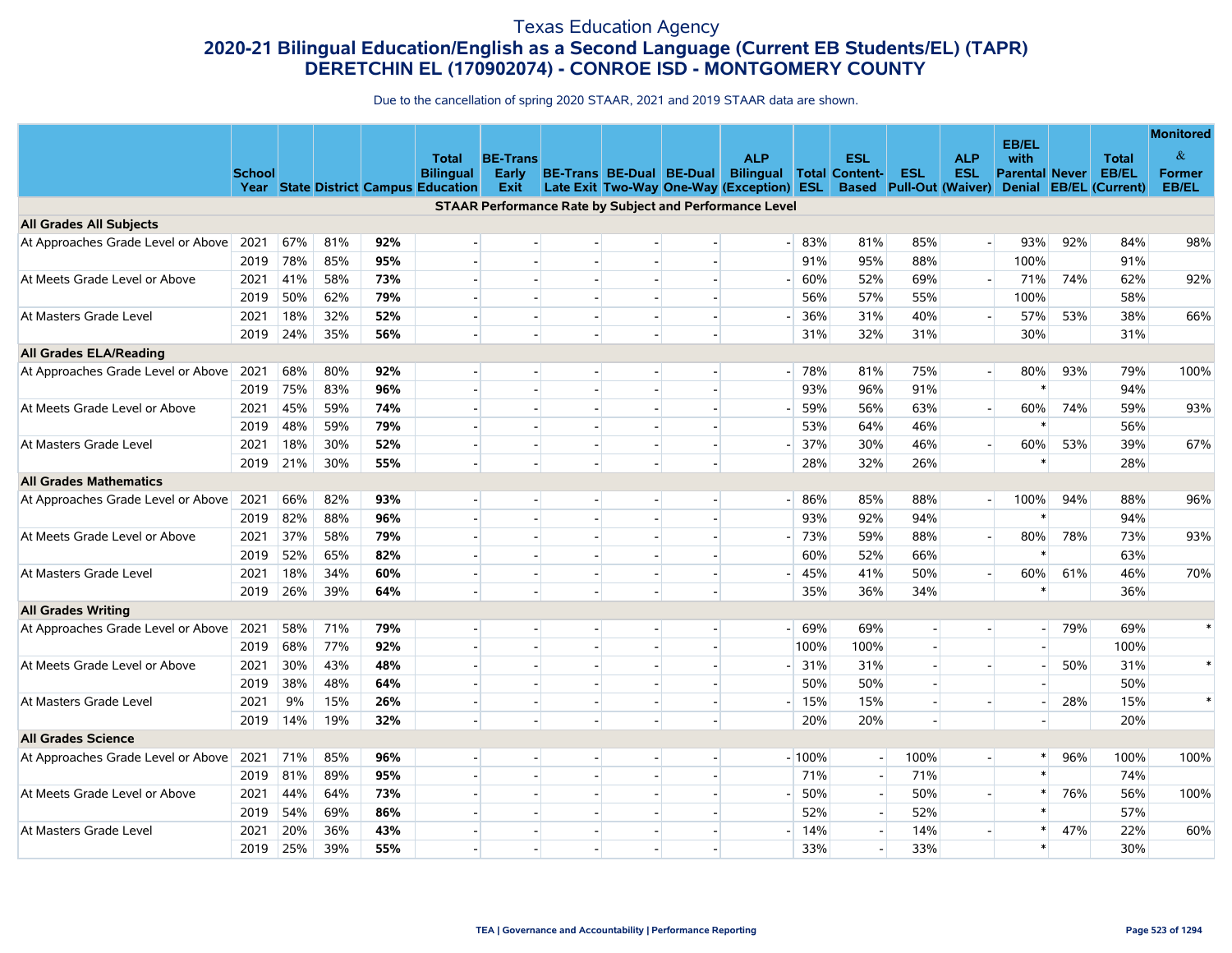#### Texas Education Agency

# **2020-21 Bilingual Education/English as a Second Language (Current EB Students/EL) (TAPR) DERETCHIN EL (170902074) - CONROE ISD - MONTGOMERY COUNTY**

Due to the cancellation of spring 2020 STAAR, 2021 and 2019 STAAR data are shown.

- \* Indicates results are masked due to small numbers to protect student confidentiality.
- Indicates there are no students in the group.

Blank cell indicates there are no data available in the group.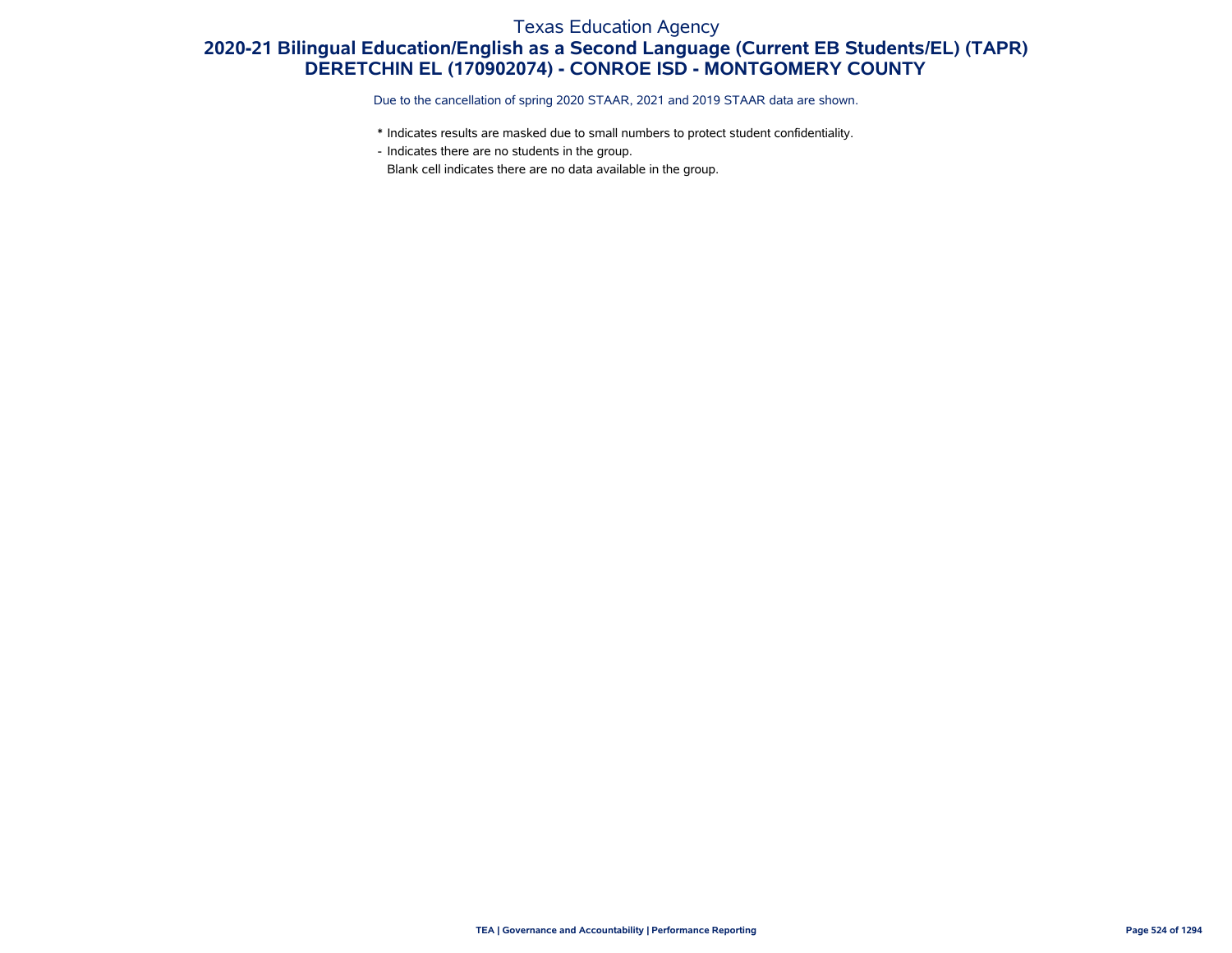Due to the cancellation of spring 2020 STAAR, 2021 and 2019 STAAR data are shown.

|                                                            |       |       |     | <b>African</b><br><b>State District Campus American Hispanic White</b> |     |       | <b>American</b>                                 |       | <b>Pacific</b>           | <b>Two</b><br>or<br><b>More</b> | <b>Special</b><br>Ed | Ed    | <b>Special Continu- Continu-</b><br>ously | Non-<br>ously | Econ  | <b>EB/EL</b><br>(Current<br>&<br>Indian Asian Islander Races (Current) (Former) Enrolled Enrolled Disady Monitored) |
|------------------------------------------------------------|-------|-------|-----|------------------------------------------------------------------------|-----|-------|-------------------------------------------------|-------|--------------------------|---------------------------------|----------------------|-------|-------------------------------------------|---------------|-------|---------------------------------------------------------------------------------------------------------------------|
|                                                            |       |       |     |                                                                        |     |       | <b>2021 STAAR Participation</b><br>(All Grades) |       |                          |                                 |                      |       |                                           |               |       |                                                                                                                     |
| <b>All Tests</b>                                           |       |       |     |                                                                        |     |       |                                                 |       |                          |                                 |                      |       |                                           |               |       |                                                                                                                     |
| <b>Assessment Participant</b>                              | 88%   | 92%   | 97% | 88%                                                                    | 95% | 98%   | 100%                                            | 98%   |                          | $-100%$                         | 95%                  | 100%  | 97%                                       | 97%           | 92%   | 97%                                                                                                                 |
| Included in Accountability                                 | 83%   | 88%   | 92% | 79%                                                                    | 86% | 95%   | 100%                                            | 95%   |                          | 78%                             | 93%                  | 100%  | 95%                                       | 86%           | 89%   | 89%                                                                                                                 |
| Not Included in Accountability: Mobile                     | 3%    | 4%    | 4%  | 10%                                                                    | 7%  | 3%    | 0%                                              | 3%    |                          | 22%                             | 3%                   | $0\%$ | 2%                                        | 9%            | 1%    | 3%                                                                                                                  |
| Not Included in Accountability: Other<br><b>Exclusions</b> | $1\%$ | 1%    | 1%  | 0%                                                                     | 2%  | 0%    | 0%                                              | 0%    |                          | 0%                              | $0\%$                | 0%    | 0%                                        | 2%            | $1\%$ | 5%                                                                                                                  |
| <b>Not Tested</b>                                          | 12%   | 8%    | 3%  | 12%                                                                    | 5%  | 2%    | 0%                                              | 2%    | $\overline{\phantom{0}}$ | $0\%$                           | 5%                   | 0%    | 3%                                        | 3%            | 8%    | 3%                                                                                                                  |
| Absent                                                     | 2%    | 2%    | 0%  | 0%                                                                     | 1%  | 0%    | $0\%$                                           | 1%    |                          | $0\%$                           | $0\%$                | $0\%$ | 0%                                        | $0\%$         | 0%    | 0%                                                                                                                  |
| Other                                                      | 10%   | 6%    | 3%  | 12%                                                                    | 5%  | 2%    | $0\%$                                           | 2%    |                          | 0%                              | 5%                   | 0%    | 3%                                        | 3%            | 8%    | 3%                                                                                                                  |
|                                                            |       |       |     |                                                                        |     |       | <b>2019 STAAR Participation</b><br>(All Grades) |       |                          |                                 |                      |       |                                           |               |       |                                                                                                                     |
| <b>All Tests</b>                                           |       |       |     |                                                                        |     |       |                                                 |       |                          |                                 |                      |       |                                           |               |       |                                                                                                                     |
| <b>Assessment Participant</b>                              | 99%   | 99%   | 99% | 100%                                                                   | 98% | 99%   | 100%                                            | 99%   |                          | $-100%$                         | 97%                  | 100%  | 99%                                       | 99%           | 100%  | 98%                                                                                                                 |
| Included in Accountability                                 | 94%   | 95%   | 95% | 95%                                                                    | 94% | 94%   | 100%                                            | 99%   | $\overline{\phantom{a}}$ | 96%                             | 97%                  | 100%  | 98%                                       | 88%           | 96%   | 85%                                                                                                                 |
| Not Included in Accountability: Mobile                     | 4%    | 3%    | 3%  | 5%                                                                     | 2%  | 4%    | 0%                                              | 0%    |                          | 4%                              | $0\%$                | 0%    | 1%                                        | 7%            | 4%    | 6%                                                                                                                  |
| Not Included in Accountability: Other<br>Exclusions        | $1\%$ | 1%    | 1%  | 0%                                                                     | 2%  | $1\%$ | $0\%$                                           | 0%    |                          | 0%                              | $0\%$                | 0%    | 0%                                        | 4%            | 0%    | 8%                                                                                                                  |
| <b>Not Tested</b>                                          | $1\%$ | $1\%$ | 1%  | 0%                                                                     | 2%  | $1\%$ | 0%                                              | $1\%$ | $\overline{\phantom{a}}$ | 0%                              | 3%                   | 0%    | 1%                                        | 1%            | 0%    | 2%                                                                                                                  |
| Absent                                                     | $1\%$ | 1%    | 1%  | 0%                                                                     | 2%  | 1%    | 0%                                              | 1%    | $\overline{\phantom{a}}$ | 0%                              | 3%                   | 0%    | $1\%$                                     | $1\%$         | 0%    | 2%                                                                                                                  |
| Other                                                      | 0%    | 0%    | 0%  | 0%                                                                     | 0%  | 0%    | 0%                                              | 0%    |                          | 0%                              | $0\%$                | 0%    | 0%                                        | 0%            | 0%    | 0%                                                                                                                  |

\* Indicates results are masked due to small numbers to protect student confidentiality.

- Indicates there are no students in the group.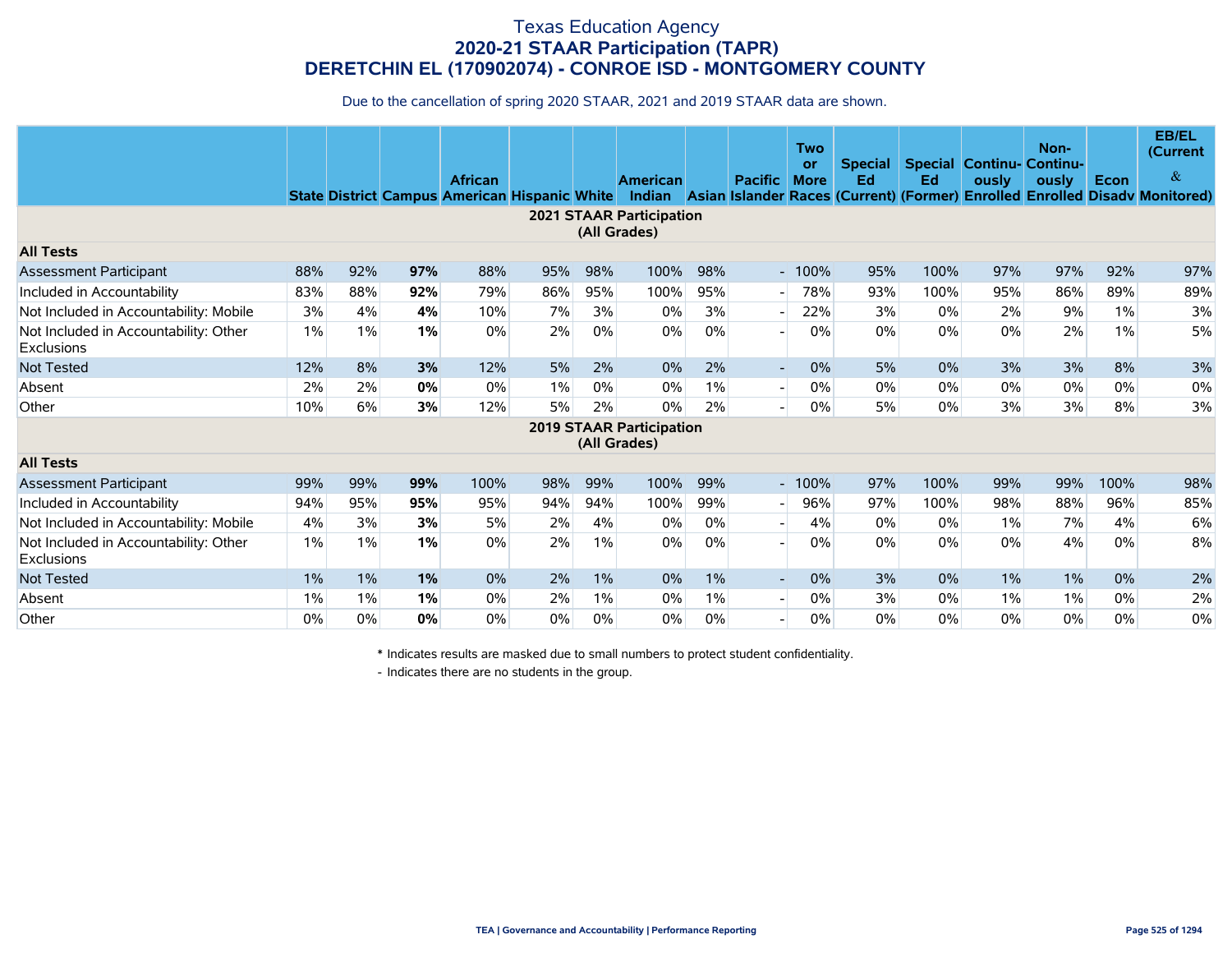#### Texas Education Agency **2020-21 Attendance, Graduation, and Dropout Rates (TAPR) DERETCHIN EL (170902074) - CONROE ISD - MONTGOMERY COUNTY**

|                                             |         |       |                | <b>African</b>                                |                              |                | <b>American</b>              |                          | <b>Pacific</b>    | <b>Two</b><br><b>or</b>  | <b>More Special Econ</b> |                          |                          |
|---------------------------------------------|---------|-------|----------------|-----------------------------------------------|------------------------------|----------------|------------------------------|--------------------------|-------------------|--------------------------|--------------------------|--------------------------|--------------------------|
|                                             |         |       |                | State District Campus American Hispanic White |                              |                | Indian Asian Islander Races  |                          |                   |                          | Ed                       | <b>Disadv EB/EL</b>      |                          |
| <b>Attendance Rate</b>                      |         |       |                |                                               |                              |                |                              |                          |                   |                          |                          |                          |                          |
| 2019-20                                     | 98.3%   | 99.0% | 99.5%          | 99.6%                                         |                              | 99.5% 99.5%    |                              | * 99.7%                  |                   | $-99.3\%$                |                          | 99.3% 99.0% 99.7%        |                          |
| 2018-19                                     | 95.4%   | 96.3% | 97.3%          | 97.9%                                         |                              | 96.9% 97.3%    |                              | $*98.1%$                 |                   | $-97.7%$                 |                          | 96.9% 96.7% 97.1%        |                          |
| <b>Chronic Absenteeism</b>                  |         |       |                |                                               |                              |                |                              |                          |                   |                          |                          |                          |                          |
| 2019-20                                     | 6.7%    | 4.1%  | 0.9%           | 0.0%                                          | 0.5%                         | 1.2%           | $\ast$                       | 0.0%                     | $\overline{a}$    | $0.0\%$                  | 1.5%                     | 1.9%                     | 0.0%                     |
| 2018-19                                     | 11.4%   | 7.6%  | 2.2%           | 7.5%                                          | 2.8%                         | 1.9%           | $\ast$                       | 0.9%                     |                   | 0.0%                     | 2.9%                     | 8.3%                     | 1.8%                     |
| <b>Annual Dropout Rate (Gr 7-8)</b>         |         |       |                |                                               |                              |                |                              |                          |                   |                          |                          |                          |                          |
| 2019-20                                     | 0.5%    | 0.2%  | $\blacksquare$ | $\overline{\phantom{a}}$                      | $\blacksquare$               |                | $\blacksquare$               |                          | $\qquad \qquad -$ |                          | $\overline{\phantom{a}}$ |                          |                          |
| 2018-19                                     | 0.4%    | 0.0%  |                | $\blacksquare$                                | $\blacksquare$               |                |                              |                          |                   |                          | $\blacksquare$           | $\overline{\phantom{a}}$ |                          |
| <b>Annual Dropout Rate (Gr 9-12)</b>        |         |       |                |                                               |                              |                |                              |                          |                   |                          |                          |                          |                          |
| 2019-20                                     | $1.6\%$ | 0.3%  |                |                                               | $\qquad \qquad \blacksquare$ | $\overline{a}$ | $\qquad \qquad \blacksquare$ |                          |                   |                          | $\overline{\phantom{a}}$ | $\overline{\phantom{0}}$ |                          |
| 2018-19                                     | 1.9%    | 0.2%  |                |                                               |                              |                |                              |                          |                   |                          |                          |                          |                          |
| 4-Year Longitudinal Rate (Gr 9-12)          |         |       |                |                                               |                              |                |                              |                          |                   |                          |                          |                          |                          |
| Class of 2020                               |         |       |                |                                               |                              |                |                              |                          |                   |                          |                          |                          |                          |
| Graduated                                   | 90.3%   | 97.3% | $\blacksquare$ | $\overline{\phantom{0}}$                      | $\overline{\phantom{a}}$     | ۰              | $\overline{\phantom{a}}$     |                          |                   | $\overline{\phantom{a}}$ | $\overline{\phantom{a}}$ | $\overline{a}$           | $\overline{\phantom{a}}$ |
| <b>Received TxCHSE</b>                      | 0.4%    | 0.5%  |                |                                               |                              |                |                              |                          |                   |                          |                          |                          |                          |
| Continued HS                                | 3.9%    | 1.4%  |                | $\overline{a}$                                | $\overline{\phantom{a}}$     |                | $\overline{a}$               |                          |                   |                          |                          |                          |                          |
| Dropped Out                                 | 5.4%    | 0.8%  |                |                                               | $\blacksquare$               |                |                              |                          |                   |                          |                          |                          |                          |
| Graduates and TxCHSE 90.7%                  |         | 97.8% |                | $\blacksquare$                                | $\overline{\phantom{a}}$     |                |                              |                          |                   |                          |                          |                          |                          |
| Graduates, TxCHSE,<br>and Continuers        | 94.6%   | 99.2% |                |                                               | $\overline{a}$               |                |                              |                          |                   |                          |                          |                          |                          |
| Class of 2019                               |         |       |                |                                               |                              |                |                              |                          |                   |                          |                          |                          |                          |
| Graduated                                   | 90.0%   | 96.4% | $\blacksquare$ |                                               | $\overline{\phantom{a}}$     | $\overline{a}$ | $\overline{\phantom{a}}$     |                          |                   |                          | $\overline{a}$           | $\qquad \qquad$          |                          |
| <b>Received TxCHSE</b>                      | 0.5%    | 1.0%  |                |                                               | $\overline{\phantom{a}}$     |                | $\overline{a}$               |                          |                   |                          |                          |                          |                          |
| Continued HS                                | 3.7%    | 1.8%  |                |                                               | $\overline{\phantom{a}}$     |                |                              |                          |                   |                          |                          |                          |                          |
| Dropped Out                                 | 5.9%    | 0.9%  |                |                                               | $\overline{\phantom{a}}$     |                |                              |                          |                   |                          | $\overline{a}$           |                          |                          |
| Graduates and TxCHSE 90.4%                  |         | 97.4% |                |                                               | $\overline{\phantom{a}}$     |                |                              |                          |                   |                          |                          |                          |                          |
| Graduates, TxCHSE,<br>and Continuers        | 94.1%   | 99.1% |                |                                               |                              |                |                              |                          |                   |                          |                          |                          |                          |
| 5-Year Extended Longitudinal Rate (Gr 9-12) |         |       |                |                                               |                              |                |                              |                          |                   |                          |                          |                          |                          |
| Class of 2019                               |         |       |                |                                               |                              |                |                              |                          |                   |                          |                          |                          |                          |
| Graduated                                   | 92.0%   | 98.0% | ۰              |                                               | $\overline{\phantom{a}}$     |                | $\overline{a}$               |                          |                   |                          |                          |                          |                          |
| <b>Received TxCHSE</b>                      | 0.5%    | 1.2%  |                |                                               | $\blacksquare$               |                |                              |                          |                   |                          |                          |                          |                          |
| Continued HS                                | 1.3%    | 0.0%  |                | $\overline{a}$                                | $\overline{\phantom{a}}$     | $\overline{a}$ | $\overline{a}$               | $\overline{a}$           |                   |                          | $\overline{a}$           | L,                       | $\blacksquare$           |
| Dropped Out                                 | 6.1%    | 0.7%  |                |                                               | $\overline{\phantom{a}}$     |                | $\blacksquare$               | $\overline{\phantom{a}}$ |                   |                          | $\overline{\phantom{a}}$ |                          | $\overline{\phantom{a}}$ |
| Graduates and TxCHSE 92.6%                  |         | 99.2% |                |                                               |                              |                |                              |                          |                   |                          |                          |                          |                          |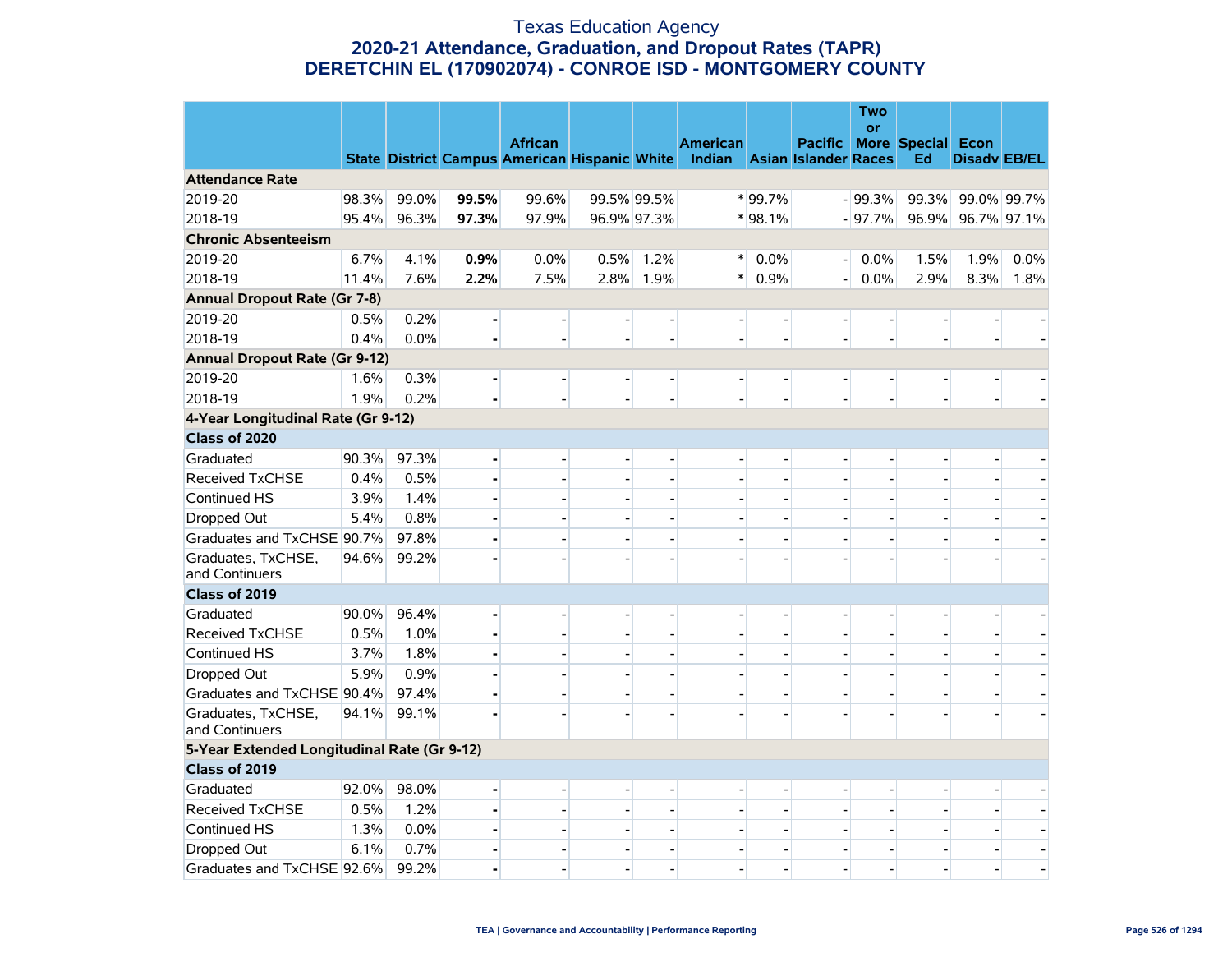#### Texas Education Agency **2020-21 Attendance, Graduation, and Dropout Rates (TAPR) DERETCHIN EL (170902074) - CONROE ISD - MONTGOMERY COUNTY**

|                                                             |       |             |   |                                                      |                          |                          |                             |                | <b>Two</b><br>or         |                          |                     |  |
|-------------------------------------------------------------|-------|-------------|---|------------------------------------------------------|--------------------------|--------------------------|-----------------------------|----------------|--------------------------|--------------------------|---------------------|--|
|                                                             |       |             |   | <b>African</b>                                       |                          |                          | <b>American</b>             | <b>Pacific</b> |                          | <b>More Special Econ</b> |                     |  |
|                                                             |       |             |   | <b>State District Campus American Hispanic White</b> |                          |                          | Indian Asian Islander Races |                |                          | Ed                       | <b>Disady EB/EL</b> |  |
| Graduates, TxCHSE,<br>and Continuers                        | 93.9% | 99.3%       |   |                                                      |                          |                          |                             |                |                          |                          |                     |  |
| Class of 2018                                               |       |             |   |                                                      |                          |                          |                             |                |                          |                          |                     |  |
| Graduated                                                   | 92.2% | 97.7%       |   |                                                      |                          |                          |                             |                |                          |                          |                     |  |
| <b>Received TxCHSE</b>                                      | 0.6%  | 1.2%        |   |                                                      |                          |                          |                             |                |                          |                          |                     |  |
| Continued HS                                                | 1.1%  | 0.1%        |   |                                                      | $\overline{\phantom{0}}$ |                          |                             |                |                          |                          |                     |  |
| Dropped Out                                                 | 6.1%  | 0.9%        |   |                                                      | $\overline{\phantom{a}}$ |                          |                             |                |                          |                          |                     |  |
| Graduates and TxCHSE 92.8%                                  |       | 98.9%       |   |                                                      |                          |                          |                             |                |                          |                          |                     |  |
| Graduates, TxCHSE,<br>and Continuers                        | 93.9% | 99.1%       |   |                                                      |                          |                          |                             |                |                          |                          |                     |  |
| 6-Year Extended Longitudinal Rate (Gr 9-12)                 |       |             |   |                                                      |                          |                          |                             |                |                          |                          |                     |  |
| Class of 2018                                               |       |             |   |                                                      |                          |                          |                             |                |                          |                          |                     |  |
| Graduated                                                   | 92.6% | 97.8%       |   |                                                      |                          |                          |                             |                |                          |                          |                     |  |
| <b>Received TxCHSE</b>                                      | 0.7%  | 1.3%        |   |                                                      |                          |                          |                             |                |                          |                          |                     |  |
| Continued HS                                                | 0.6%  | 0.0%        |   |                                                      |                          |                          |                             |                |                          |                          |                     |  |
| Dropped Out                                                 | 6.1%  | 0.9%        |   |                                                      |                          |                          |                             |                |                          |                          |                     |  |
| Graduates and TxCHSE 93.3%                                  |       | 99.1%       |   |                                                      |                          |                          |                             |                |                          |                          |                     |  |
| Graduates, TxCHSE,<br>and Continuers                        | 93.9% | 99.1%       |   |                                                      |                          |                          |                             |                |                          |                          |                     |  |
| Class of 2017                                               |       |             |   |                                                      |                          |                          |                             |                |                          |                          |                     |  |
| Graduated                                                   | 92.4% | 97.2%       |   |                                                      |                          |                          |                             |                |                          |                          |                     |  |
| <b>Received TxCHSE</b>                                      | 0.7%  | 1.4%        |   |                                                      | $\overline{\phantom{a}}$ |                          |                             |                |                          |                          |                     |  |
| Continued HS                                                | 0.6%  | 0.1%        |   |                                                      | $\overline{\phantom{a}}$ |                          |                             |                |                          | $\overline{\phantom{a}}$ |                     |  |
| Dropped Out                                                 | 6.3%  | 1.3%        |   |                                                      |                          |                          |                             |                |                          |                          |                     |  |
| Graduates and TxCHSE 93.2%                                  |       | 98.6%       |   |                                                      |                          |                          |                             |                |                          |                          |                     |  |
| Graduates, TxCHSE,<br>and Continuers                        | 93.7% | 98.7%       |   |                                                      |                          |                          |                             |                |                          |                          |                     |  |
| 4-Year Federal Graduation Rate Without Exclusions (Gr 9-12) |       |             |   |                                                      |                          |                          |                             |                |                          |                          |                     |  |
| Class of 2020                                               | 90.3% | 95.1%       |   |                                                      |                          |                          |                             |                |                          |                          |                     |  |
| Class of 2019                                               |       | 90.0% 93.4% |   |                                                      |                          |                          |                             |                |                          |                          |                     |  |
| RHSP/DAP Graduates (Longitudinal Rate)                      |       |             |   |                                                      |                          |                          |                             |                |                          |                          |                     |  |
| Class of 2020                                               | 83.0% |             | ٠ | $\overline{a}$                                       | $\overline{\phantom{a}}$ | $\overline{a}$           | $\blacksquare$              |                | $\overline{\phantom{a}}$ | $\blacksquare$           | $\overline{a}$      |  |
| Class of 2019                                               | 73.3% |             |   | $\blacksquare$                                       | $\blacksquare$           | $\overline{\phantom{a}}$ | $\blacksquare$              |                | $\overline{a}$           | $\overline{\phantom{0}}$ | $\overline{a}$      |  |
| <b>FHSP-E Graduates (Longitudinal Rate)</b>                 |       |             |   |                                                      |                          |                          |                             |                |                          |                          |                     |  |
| Class of 2020                                               | 4.3%  | 10.0%       |   |                                                      | $\overline{\phantom{a}}$ |                          |                             |                |                          |                          |                     |  |
| Class of 2019                                               | 4.2%  | 0.3%        |   |                                                      | $\overline{a}$           |                          |                             |                |                          | $\overline{a}$           |                     |  |
| FHSP-DLA Graduates (Longitudinal Rate)                      |       |             |   |                                                      |                          |                          |                             |                |                          |                          |                     |  |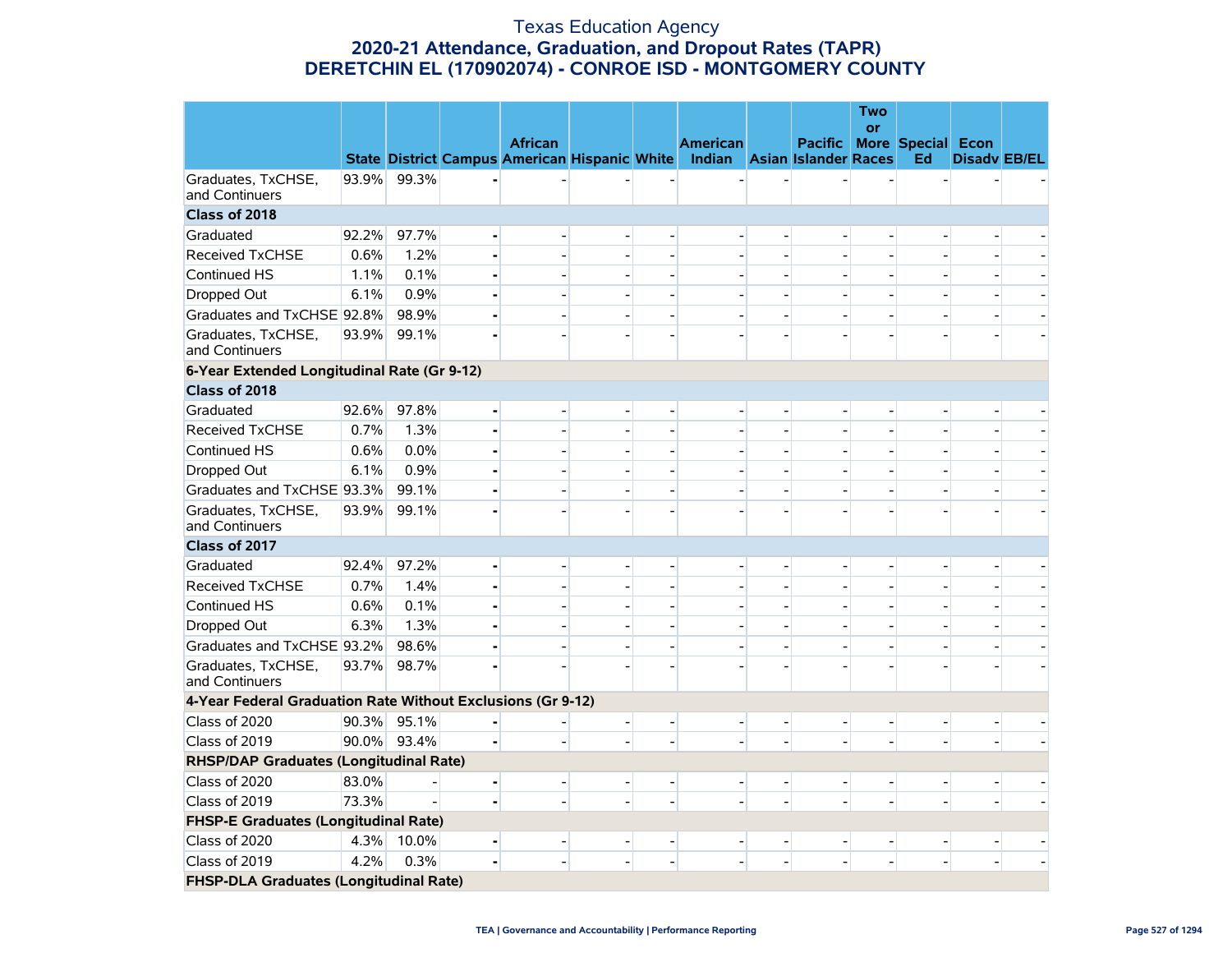#### Texas Education Agency **2020-21 Attendance, Graduation, and Dropout Rates (TAPR) DERETCHIN EL (170902074) - CONROE ISD - MONTGOMERY COUNTY**

|                                                        |       |             |                                                                        |                          |                           |                                               | <b>Two</b><br>or |                         |                     |  |
|--------------------------------------------------------|-------|-------------|------------------------------------------------------------------------|--------------------------|---------------------------|-----------------------------------------------|------------------|-------------------------|---------------------|--|
|                                                        |       |             | <b>African</b><br><b>State District Campus American Hispanic White</b> |                          | <b>American</b><br>Indian | <b>Pacific</b><br><b>Asian Islander Races</b> |                  | More Special Econ<br>Ed | <b>Disady EB/EL</b> |  |
| Class of 2020                                          | 83.5% | 83.3%       |                                                                        |                          |                           |                                               |                  |                         |                     |  |
| Class of 2019                                          | 83.5% | 93.9%       |                                                                        |                          |                           |                                               |                  |                         |                     |  |
| RHSP/DAP/FHSP-E/FHSP-DLA Graduates (Longitudinal Rate) |       |             |                                                                        |                          |                           |                                               |                  |                         |                     |  |
| Class of 2020                                          | 87.8% | 93.2%       |                                                                        |                          |                           |                                               |                  |                         |                     |  |
| Class of 2019                                          | 87.6% | 94.2%       |                                                                        | $\overline{\phantom{0}}$ |                           |                                               |                  |                         |                     |  |
| <b>RHSP/DAP Graduates (Annual Rate)</b>                |       |             |                                                                        |                          |                           |                                               |                  |                         |                     |  |
| 2019-20                                                | 38.6% | $0.0\%$     |                                                                        |                          |                           |                                               |                  |                         |                     |  |
| 2018-19                                                | 32.7% | 9.1%        |                                                                        | $\overline{\phantom{a}}$ |                           |                                               |                  |                         |                     |  |
| <b>FHSP-E Graduates (Annual Rate)</b>                  |       |             |                                                                        |                          |                           |                                               |                  |                         |                     |  |
| 2019-20                                                | 4.4%  | 9.7%        |                                                                        |                          |                           |                                               |                  |                         |                     |  |
| 2018-19                                                | 4.4%  | 0.4%        |                                                                        |                          |                           |                                               |                  |                         |                     |  |
| <b>FHSP-DLA Graduates (Annual Rate)</b>                |       |             |                                                                        |                          |                           |                                               |                  |                         |                     |  |
| 2019-20                                                | 81.8% | 82.1%       |                                                                        |                          |                           |                                               |                  |                         |                     |  |
| 2018-19                                                | 82.1% | 92.5%       |                                                                        |                          |                           |                                               |                  |                         |                     |  |
| RHSP/DAP/FHSP-E/FHSP-DLA Graduates (Annual Rate)       |       |             |                                                                        |                          |                           |                                               |                  |                         |                     |  |
| 2019-20                                                | 85.8% | 91.6%       |                                                                        |                          |                           |                                               |                  |                         |                     |  |
| 2018-19                                                |       | 85.9% 92.6% |                                                                        |                          |                           |                                               |                  |                         |                     |  |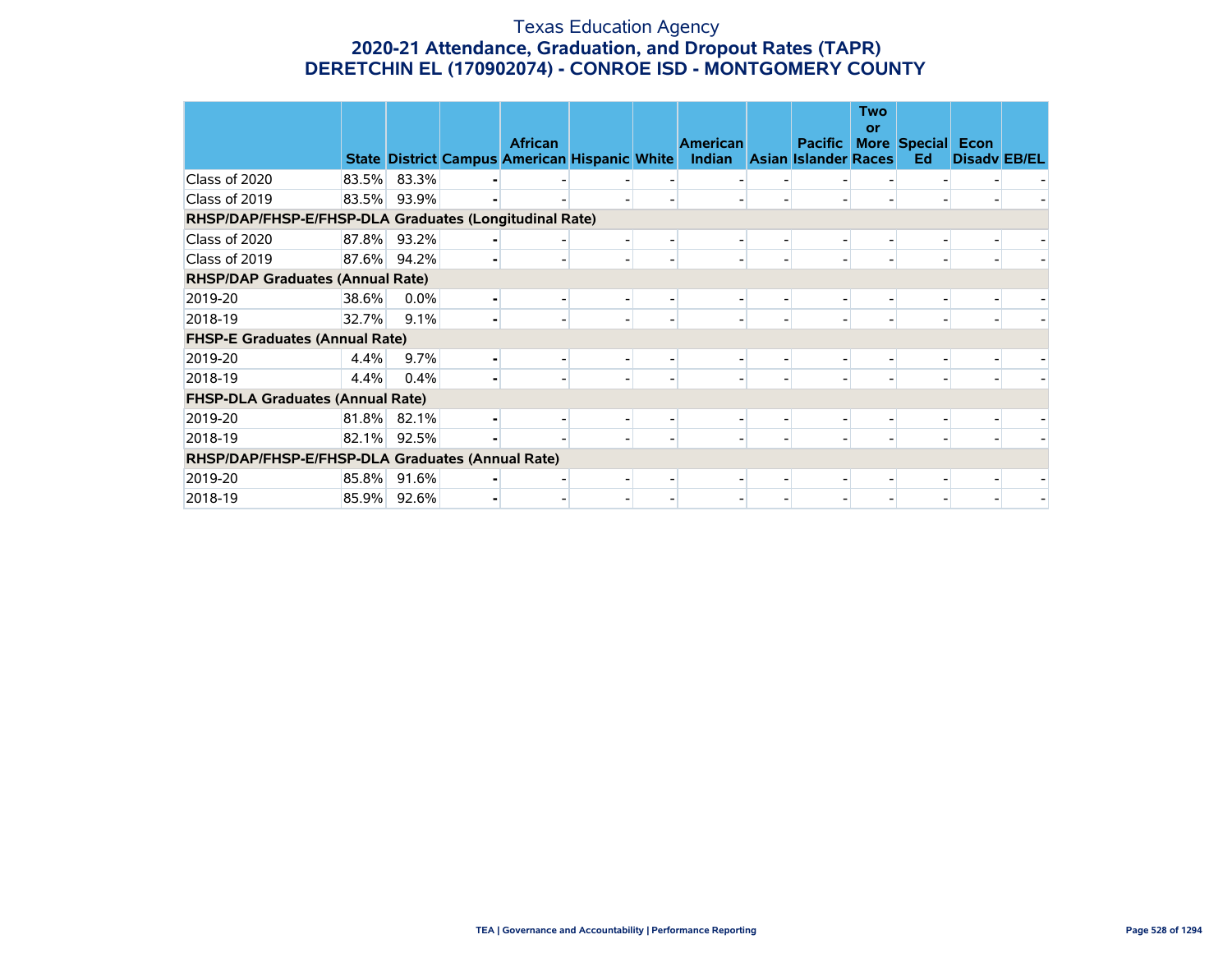#### Texas Education Agency **2020-21 Graduation Profile (TAPR) DERETCHIN EL (170902074) - CONROE ISD - MONTGOMERY COUNTY**

|                                                            | <b>Count</b> | <b>Campus Campus District</b><br><b>Percent</b> | Count    | <b>State</b><br>Count |
|------------------------------------------------------------|--------------|-------------------------------------------------|----------|-----------------------|
| Graduates (2019-20 Annual Graduates)                       |              |                                                 |          |                       |
| Total Graduates                                            |              |                                                 |          | 4,402 360,220         |
| <b>By Ethnicity:</b>                                       |              |                                                 |          |                       |
| African American                                           |              |                                                 | 350      | 44,729                |
| Hispanic                                                   |              |                                                 |          | 1,624 184,060         |
| White                                                      |              |                                                 |          | 2,078 105,215         |
| American Indian                                            |              |                                                 | 18       | 1,226                 |
| Asian                                                      |              |                                                 | 204      | 17,126                |
| Pacific Islander                                           |              |                                                 | 10       | 557                   |
| Two or More Races                                          |              |                                                 | 118      | 7,307                 |
| <b>By Graduation Type:</b>                                 |              |                                                 |          |                       |
| Minimum H.S. Program                                       |              |                                                 | 7        | 1,512                 |
| Recommended H.S. Program/Distinguished Achievement Program |              |                                                 | $\Omega$ | 952                   |
| Foundation H.S. Program (No Endorsement)                   |              |                                                 | 361      | 49,535                |
| Foundation H.S. Program (Endorsement)                      |              |                                                 | 427      | 15,689                |
| Foundation H.S. Program (DLA)                              |              |                                                 |          | 3,607 292,532         |
|                                                            |              |                                                 |          |                       |
| <b>Special Education Graduates</b>                         |              |                                                 | 274      | 29,018                |
| Economically Disadvantaged Graduates                       |              |                                                 |          | 1,400 187,187         |
| Emergent Bilingual (EB)/English Learner (EL) Graduates     |              |                                                 | 232      | 29,639                |
| <b>At-Risk Graduates</b>                                   |              |                                                 |          | 1,546 148,836         |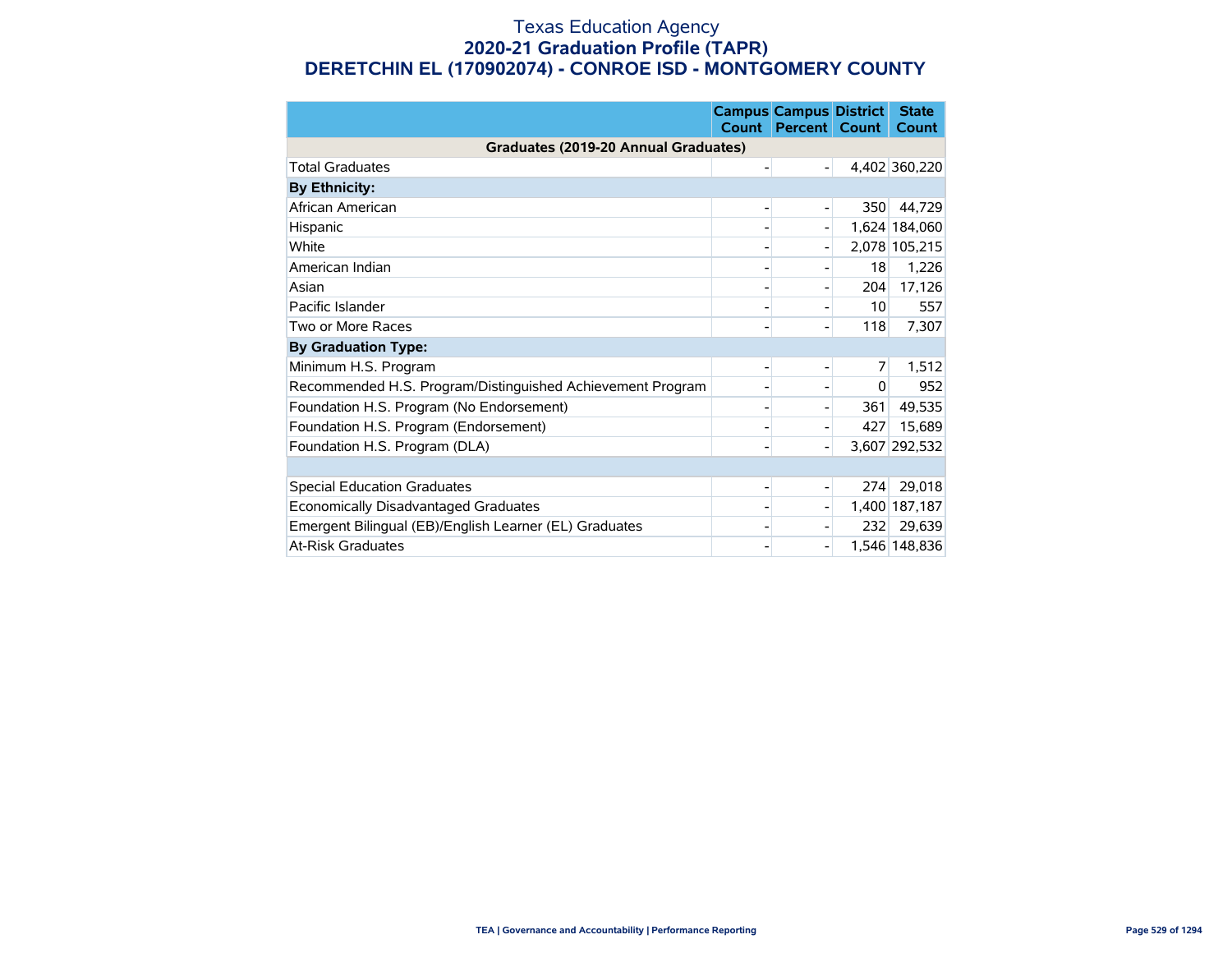# Texas Education Agency **2020-21 College, Career, and Military Readiness (CCMR) (TAPR) DERETCHIN EL (170902074) - CONROE ISD - MONTGOMERY COUNTY**

**There is no data for this campus.**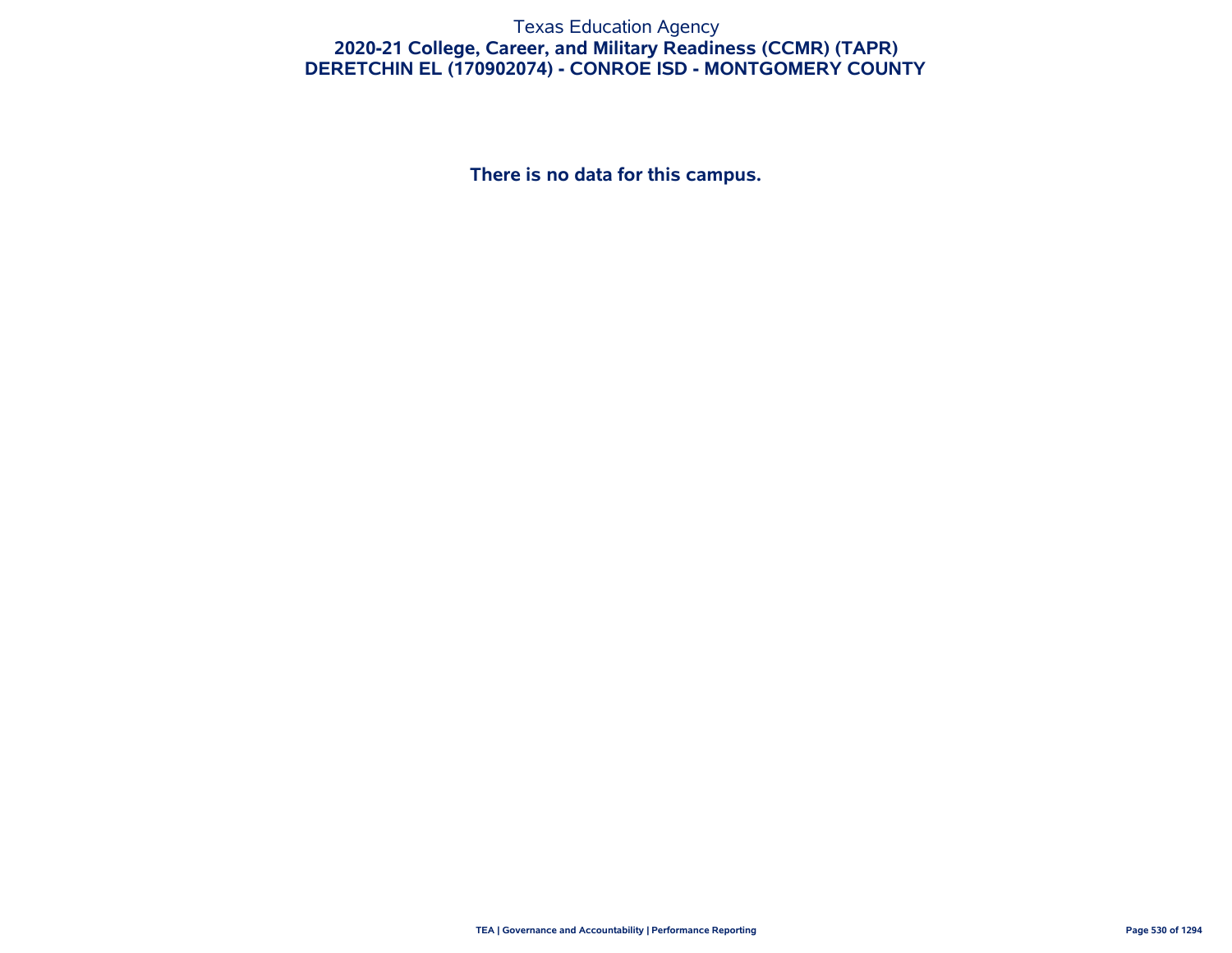#### Texas Education Agency **2020-21 CCMR-Related Indicators (TAPR) DERETCHIN EL (170902074) - CONROE ISD - MONTGOMERY COUNTY**

**There is no data for this campus.**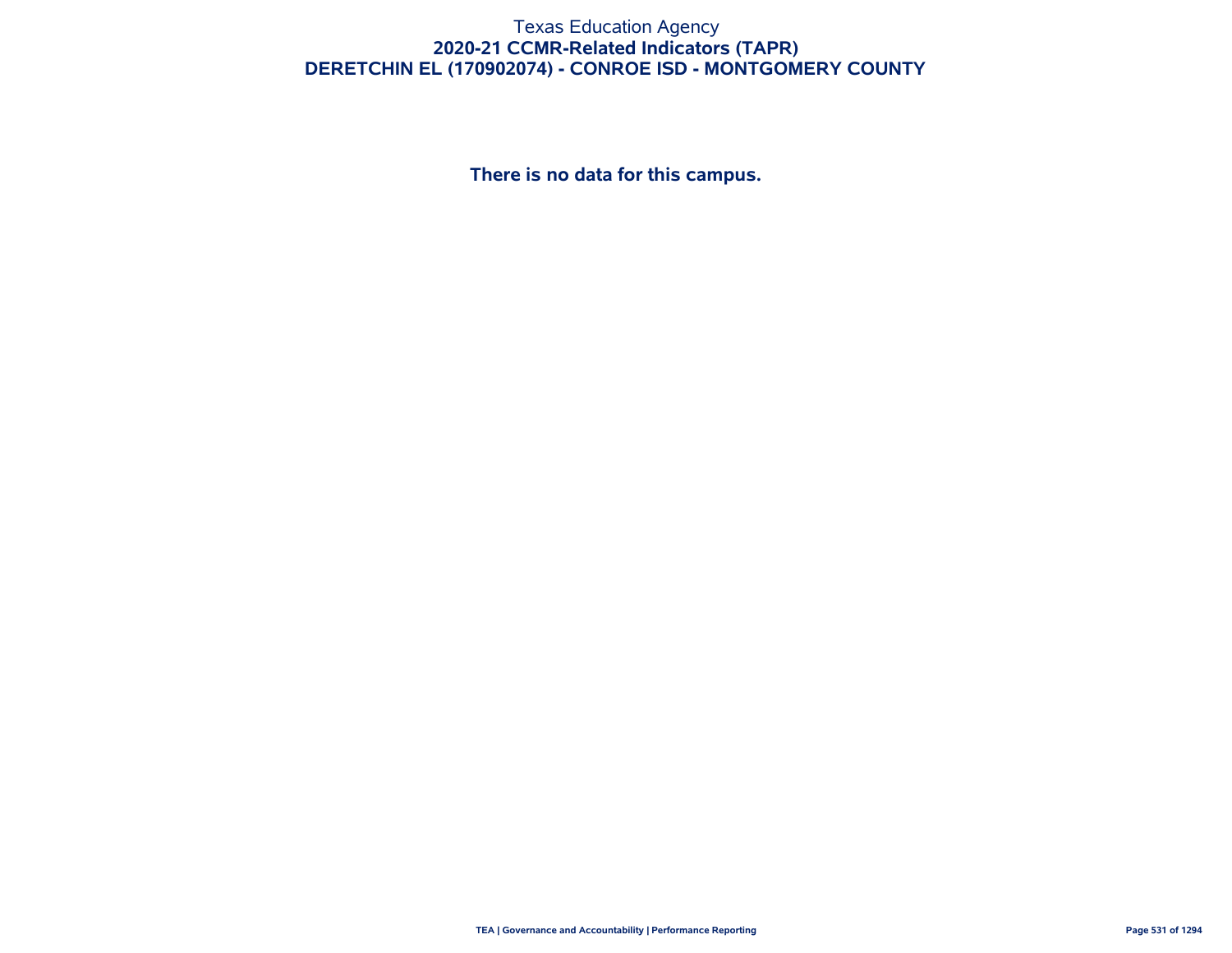#### Texas Education Agency **2020-21 Other Postsecondary Indicators (TAPR) DERETCHIN EL (170902074) - CONROE ISD - MONTGOMERY COUNTY**

**There is no data for this campus.**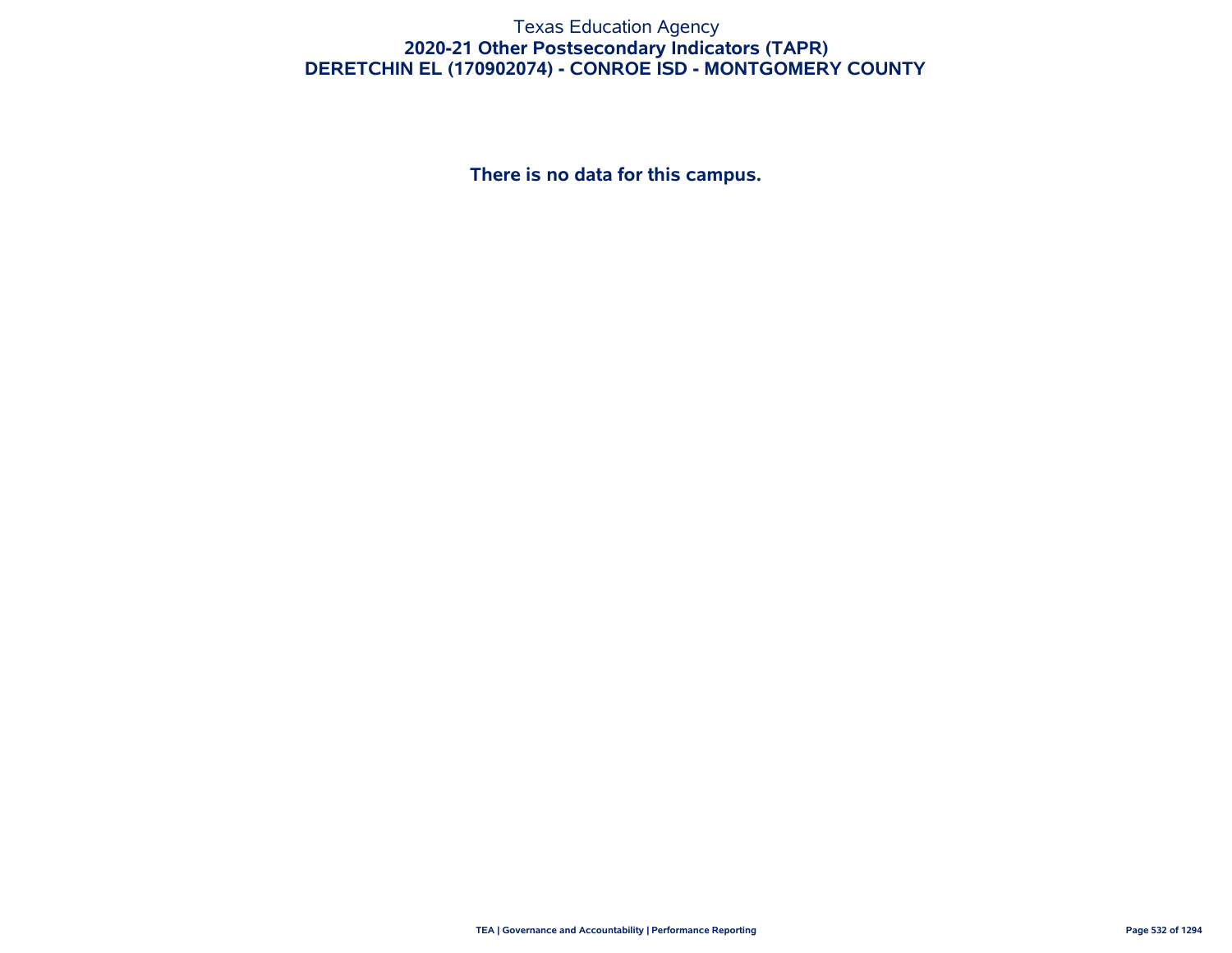|                                               |              |                               | <b>Membership</b> |                             |     |                               | <b>Enrollment</b> |                             |
|-----------------------------------------------|--------------|-------------------------------|-------------------|-----------------------------|-----|-------------------------------|-------------------|-----------------------------|
|                                               |              | <b>Campus</b>                 |                   |                             |     | <b>Campus</b>                 |                   |                             |
| <b>Student Information</b>                    |              | <b>Count Percent District</b> |                   | <b>State</b>                |     | <b>Count Percent District</b> |                   | <b>State</b>                |
|                                               |              |                               |                   |                             |     |                               |                   |                             |
| <b>Total Students</b>                         |              |                               |                   | 893 100.0% 64,294 5,359,040 |     |                               |                   | 895 100.0% 64,563 5,371,586 |
| <b>Students by Grade:</b>                     |              |                               |                   |                             |     |                               |                   |                             |
| Early Childhood Education                     | 11           | 1.2%                          | 0.3%              | 0.3%                        | 13  | 1.5%                          | 0.5%              | 0.4%                        |
| Pre-Kindergarten                              | 94           | 10.5%                         | 2.2%              | 3.7%                        | 94  | 10.5%                         | 2.2%              | 3.7%                        |
| Kindergarten                                  | 61           | 6.8%                          | 6.7%              | 6.7%                        | 61  | 6.8%                          | 6.7%              | 6.7%                        |
| Grade 1                                       | 102          | 11.4%                         | 7.1%              | 7.1%                        | 102 | 11.4%                         | 7.1%              | 7.1%                        |
| Grade 2                                       | 110          | 12.3%                         | 7.2%              | 7.1%                        | 110 | 12.3%                         | 7.1%              | 7.1%                        |
| Grade 3                                       | 106          | 11.9%                         | 7.2%              | 7.1%                        | 106 | 11.8%                         | 7.2%              | 7.1%                        |
| Grade 4                                       | 126          | 14.1%                         | 7.2%              | 7.2%                        | 126 | 14.1%                         | 7.2%              | 7.2%                        |
| Grade 5                                       | 122          | 13.7%                         | 7.7%              | 7.4%                        | 122 | 13.6%                         | 7.7%              | 7.4%                        |
| Grade 6                                       | 161          | 18.0%                         | 7.9%              | 7.7%                        | 161 | 18.0%                         | 7.9%              | 7.7%                        |
| Grade 7                                       | $\mathbf 0$  | 0.0%                          | 8.0%              | 7.9%                        | 0   | 0.0%                          | 8.0%              | 7.8%                        |
| Grade 8                                       | 0            | 0.0%                          | 8.0%              | 7.9%                        | 0   | 0.0%                          | 8.0%              | 7.9%                        |
| Grade 9                                       | 0            | 0.0%                          | 7.9%              | 8.1%                        | 0   | 0.0%                          | 7.9%              | 8.1%                        |
| Grade 10                                      | $\mathbf{0}$ | 0.0%                          | 8.1%              | 7.8%                        | 0   | 0.0%                          | 8.1%              | 7.8%                        |
| Grade 11                                      | $\mathbf 0$  | 0.0%                          | 7.5%              | 7.2%                        | 0   | 0.0%                          | 7.5%              | 7.2%                        |
| Grade 12                                      | 0            | 0.0%                          | 6.9%              | 6.8%                        | 0   | 0.0%                          | 7.0%              | 6.8%                        |
| <b>Ethnic Distribution:</b>                   |              |                               |                   |                             |     |                               |                   |                             |
| African American                              | 39           | 4.4%                          | 8.7%              | 12.7%                       | 39  | 4.4%                          | 8.7%              | 12.7%                       |
| Hispanic                                      | 263          | 29.5%                         | 38.0%             | 52.9%                       | 263 | 29.4%                         | 37.9%             | 52.9%                       |
| White                                         | 441          | 49.4%                         | 44.5%             | 26.5%                       | 443 | 49.5%                         | 44.5%             | 26.5%                       |
| American Indian                               | 6            | 0.7%                          | 0.4%              | 0.3%                        | 6   | 0.7%                          | 0.4%              | 0.3%                        |
| Asian                                         | 126          | 14.1%                         | 4.9%              | 4.7%                        | 126 | 14.1%                         | 4.9%              | 4.7%                        |
| Pacific Islander                              | 0            | 0.0%                          | 0.2%              | 0.2%                        | 0   | 0.0%                          | 0.2%              | 0.2%                        |
| Two or More Races                             | 18           | 2.0%                          | 3.3%              | 2.7%                        | 18  | 2.0%                          | 3.3%              | 2.7%                        |
| Sex:                                          |              |                               |                   |                             |     |                               |                   |                             |
| Female                                        | 444          | 49.7%                         | 49.1%             | 48.9%                       | 444 | 49.6%                         | 49.0%             | 48.9%                       |
| Male                                          | 449          | 50.3%                         | 50.9%             | 51.1%                       | 451 | 50.4%                         | 51.0%             | 51.1%                       |
|                                               |              |                               |                   |                             |     |                               |                   |                             |
| Economically Disadvantaged                    | 126          | 14.1%                         | 39.8%             | 60.3%                       | 126 | 14.1%                         | 39.8%             | 60.2%                       |
| Non-Educationally Disadvantaged               | 767          | 85.9%                         | 60.2%             | 39.7%                       | 769 | 85.9%                         | 60.2%             | 39.8%                       |
| Section 504 Students                          | 30           | 3.4%                          | 8.1%              | 7.2%                        | 30  | 3.4%                          | 8.1%              | 7.2%                        |
| EB Students/EL                                | 179          | 20.0%                         | 16.3%             | 20.7%                       | 179 | 20.0%                         | 16.3%             | 20.6%                       |
| Students w/ Disciplinary Placements (2019-20) | $\mathbf{1}$ | 0.1%                          | 0.8%              | 1.2%                        |     |                               |                   |                             |
| Students w/ Dyslexia                          | 24           | 2.7%                          | 5.1%              | 4.5%                        | 24  | 2.7%                          | 5.1%              | 4.5%                        |
| <b>Foster Care</b>                            | 3            | 0.3%                          | 0.3%              | 0.3%                        | 3   | 0.3%                          | 0.3%              | 0.3%                        |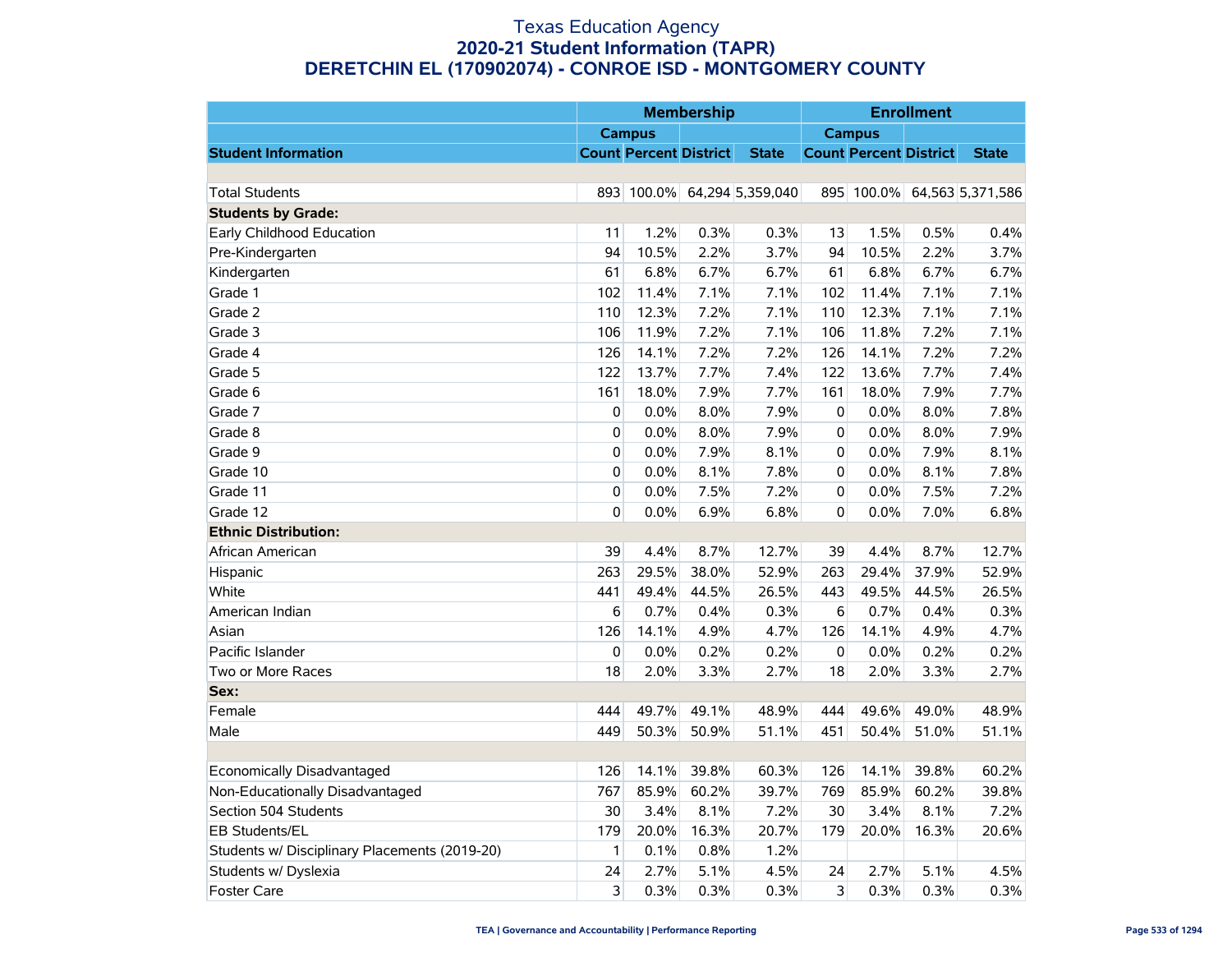|                                                                          | <b>Membership</b> |                               |       | <b>Enrollment</b> |               |       |                               |              |
|--------------------------------------------------------------------------|-------------------|-------------------------------|-------|-------------------|---------------|-------|-------------------------------|--------------|
|                                                                          | <b>Campus</b>     |                               |       |                   | <b>Campus</b> |       |                               |              |
| <b>Student Information</b>                                               |                   | <b>Count Percent District</b> |       | <b>State</b>      |               |       | <b>Count Percent District</b> | <b>State</b> |
| <b>Homeless</b>                                                          | 0                 | 0.0%                          | 0.5%  | 1.1%              | $\mathbf 0$   | 0.0%  | 0.5%                          | 1.1%         |
| Immigrant                                                                | 100               | 11.2%                         | 2.8%  | 2.0%              | 100           | 11.2% | 2.8%                          | 2.0%         |
| Migrant                                                                  | 0                 | 0.0%                          | 0.1%  | 0.3%              | $\Omega$      | 0.0%  | 0.1%                          | 0.3%         |
| Title I                                                                  | 0                 | 0.0%                          | 29.4% | 64.5%             | 0             | 0.0%  | 29.4%                         | 64.5%        |
| <b>Military Connected</b>                                                | 9                 | 1.0%                          | 0.6%  | 2.7%              | 9             | 1.0%  | 0.5%                          | 2.7%         |
| At-Risk                                                                  | 271               | 30.3%                         | 39.1% | 49.2%             | 271           | 30.3% | 39.0%                         | 49.1%        |
| <b>Students by Instructional Program:</b>                                |                   |                               |       |                   |               |       |                               |              |
| <b>Bilingual/ESL Education</b>                                           | 170               | 19.0%                         | 15.9% | 21.0%             | 170           | 19.0% | 15.9%                         | 20.9%        |
| Gifted and Talented Education                                            | 93                | 10.4%                         | 8.3%  | 8.3%              | 93            | 10.4% | 8.3%                          | 8.3%         |
| <b>Special Education</b>                                                 | 78                | 8.7%                          | 8.8%  | 11.1%             | 80            | 8.9%  | 9.1%                          | 11.3%        |
| <b>Students with Disabilities by Type of Primary Disability:</b>         |                   |                               |       |                   |               |       |                               |              |
| <b>Total Students with Disabilities</b>                                  | 78                |                               |       |                   |               |       |                               |              |
| By Type of Primary Disability<br>Students with Intellectual Disabilities | 15                | 19.2%                         | 34.9% | 42.5%             |               |       |                               |              |
| Students with Physical Disabilities                                      | 32                | 41.0%                         | 22.9% | 21.3%             |               |       |                               |              |
| <b>Students with Autism</b>                                              | 12                | 15.4%                         | 17.5% | 14.1%             |               |       |                               |              |
| Students with Behavioral Disabilities                                    | 12                | 15.4%                         | 22.5% | 20.6%             |               |       |                               |              |
| Students with Non-Categorical Early Childhood                            | 7                 | 9.0%                          | 2.2%  | 1.5%              |               |       |                               |              |
| Mobility (2019-20):                                                      |                   |                               |       |                   |               |       |                               |              |
| <b>Total Mobile Students</b>                                             | 78                | 9.8%                          | 11.2% | 13.8%             |               |       |                               |              |
| By Ethnicity:<br>African American                                        | 5                 | 0.6%                          | 1.6%  | 2.8%              |               |       |                               |              |
| Hispanic                                                                 | 23                | 2.9%                          | 4.4%  | 7.1%              |               |       |                               |              |
| White                                                                    | 39                | 4.9%                          | 4.3%  | 3.1%              |               |       |                               |              |
| American Indian                                                          | 1                 | 0.1%                          | 0.0%  | 0.1%              |               |       |                               |              |
| Asian                                                                    | 8                 | 1.0%                          | 0.3%  | 0.4%              |               |       |                               |              |
| Pacific Islander                                                         | 0                 | 0.0%                          | 0.1%  | 0.0%              |               |       |                               |              |
| Two or More Races                                                        | 2                 | 0.3%                          | 0.4%  | 0.4%              |               |       |                               |              |
| Count and Percent of Special Ed Students who are Mobile                  | 4                 | 6.2%                          | 15.9% | 16.5%             |               |       |                               |              |
| Count and Percent of EB Students/EL who are Mobile                       | 22                | 18.5%                         | 14.0% | 13.6%             |               |       |                               |              |
| Count and Percent of Econ Dis Students who are Mobile                    | 13                | 19.1%                         | 16.3% | 16.0%             |               |       |                               |              |
| <b>Student Attrition (2019-20):</b>                                      |                   |                               |       |                   |               |       |                               |              |
| <b>Total Student Attrition</b>                                           | 102               | 14.9%                         | 16.7% | 16.6%             |               |       |                               |              |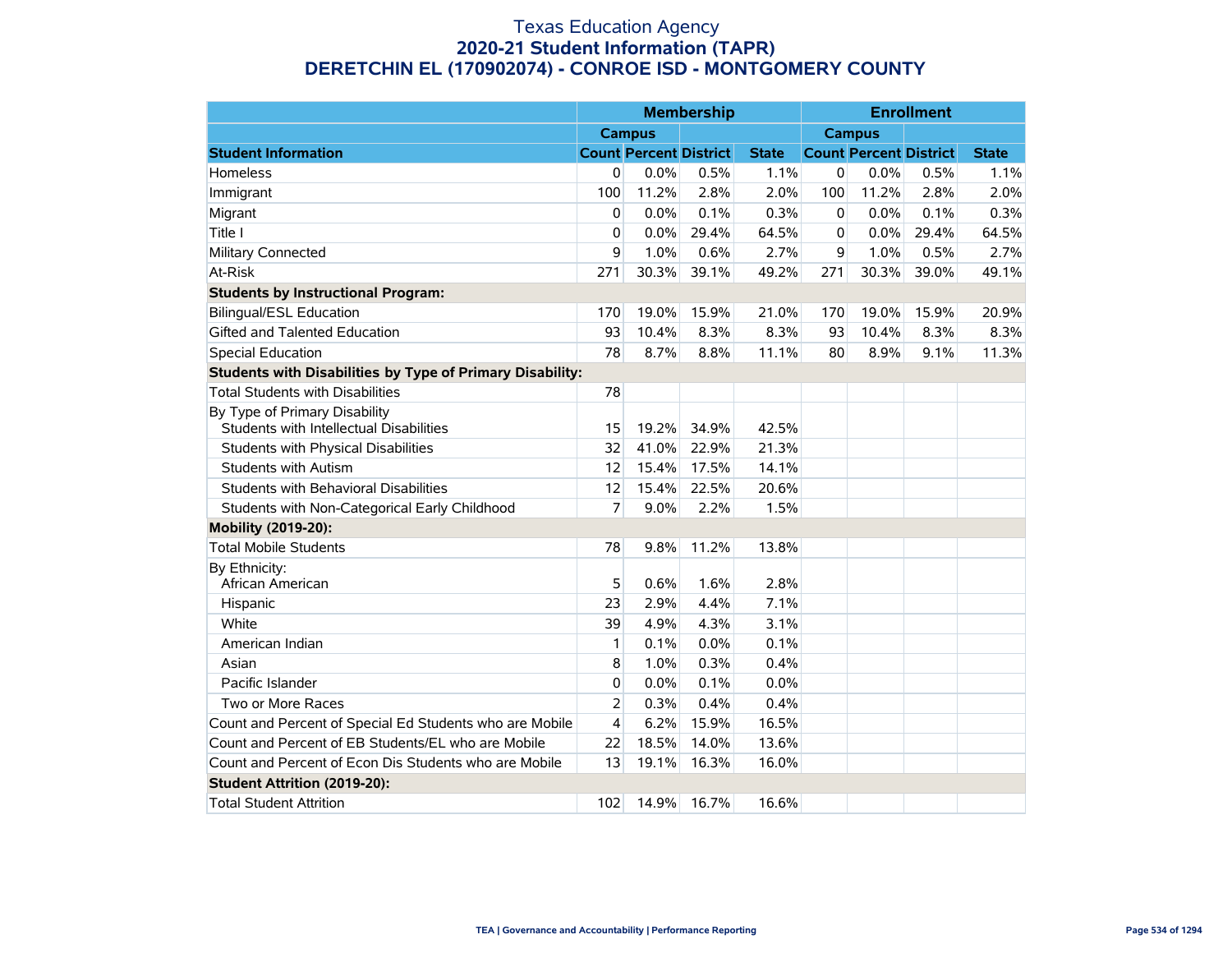|                                                                                  | --Non-Special<br><b>Education Rates--</b> |         |              | ---Special Education<br>Rates--- |         |              |  |
|----------------------------------------------------------------------------------|-------------------------------------------|---------|--------------|----------------------------------|---------|--------------|--|
| <b>Student</b><br><b>Information Campus District State Campus District State</b> |                                           |         |              |                                  |         |              |  |
| <b>Retention Rates by Grade:</b>                                                 |                                           |         |              |                                  |         |              |  |
| Kindergarten                                                                     | 0.0%                                      | 0.4%    | 1.4%         | 0.0%                             | $0.8\%$ | 4.8%         |  |
| Grade 1                                                                          | 1.1%                                      | $0.6\%$ | 1.9%         | $0.0\%$                          |         | $0.8\%$ 3.2% |  |
| Grade 2                                                                          | $0.0\%$                                   | $0.1\%$ | 1.0%         | 0.0%                             |         | $0.8\%$ 1.4% |  |
| Grade 3                                                                          | $0.0\%$                                   |         | $0.2\%$ 0.5% | $0.0\%$                          |         | $0.6\%$ 0.6% |  |
| Grade 4                                                                          | $0.0\%$                                   |         | $0.0\%$ 0.3% | 0.0%                             |         | $0.2\%$ 0.4% |  |
| Grade 5                                                                          | $0.0\%$                                   |         | $0.1\%$ 0.2% | $0.0\%$                          |         | $0.0\%$ 0.3% |  |
| Grade 6                                                                          | $0.0\%$                                   |         | $0.0\%$ 0.2% | $0.0\%$                          |         | $0.2\%$ 0.3% |  |
| Grade 7                                                                          |                                           |         | $0.1\%$ 0.3% | -                                |         | $0.2\%$ 0.3% |  |
| Grade 8                                                                          |                                           |         | $0.0\%$ 0.2% | -                                |         | $0.0\%$ 0.4% |  |
| Grade 9                                                                          |                                           |         | 1.3% 4.7%    |                                  |         | 1.1% 7.8%    |  |

Class Size Averages by Grade and Subject (Derived from teacher responsibility records):

| <b>Class Size</b><br><b>Information</b> | <b>Campus District State</b> |      |      |
|-----------------------------------------|------------------------------|------|------|
| Elementary:                             |                              |      |      |
| Kindergarten                            | 15.0                         | 18.7 | 17.7 |
| Grade 1                                 | 20.2                         | 18.6 | 18.0 |
| Grade 2                                 | 19.8                         | 19.7 | 18.0 |
| Grade 3                                 | 23.0                         | 19.3 | 18.2 |
| Grade 4                                 | 21.0                         | 19.6 | 18.3 |
| Grade 5                                 | 25.1                         | 23.2 | 19.8 |
| Grade 6                                 | 23.1                         | 24.0 | 19.4 |
| Secondary:                              |                              |      |      |
| English/Language Arts                   |                              | 20.1 | 15.7 |
| Foreign Languages                       |                              | 22.8 | 17.8 |
| Mathematics                             |                              | 21.8 | 16.9 |
| Science                                 |                              | 22.2 | 17.9 |
| Social Studies                          |                              | 23.5 | 18.3 |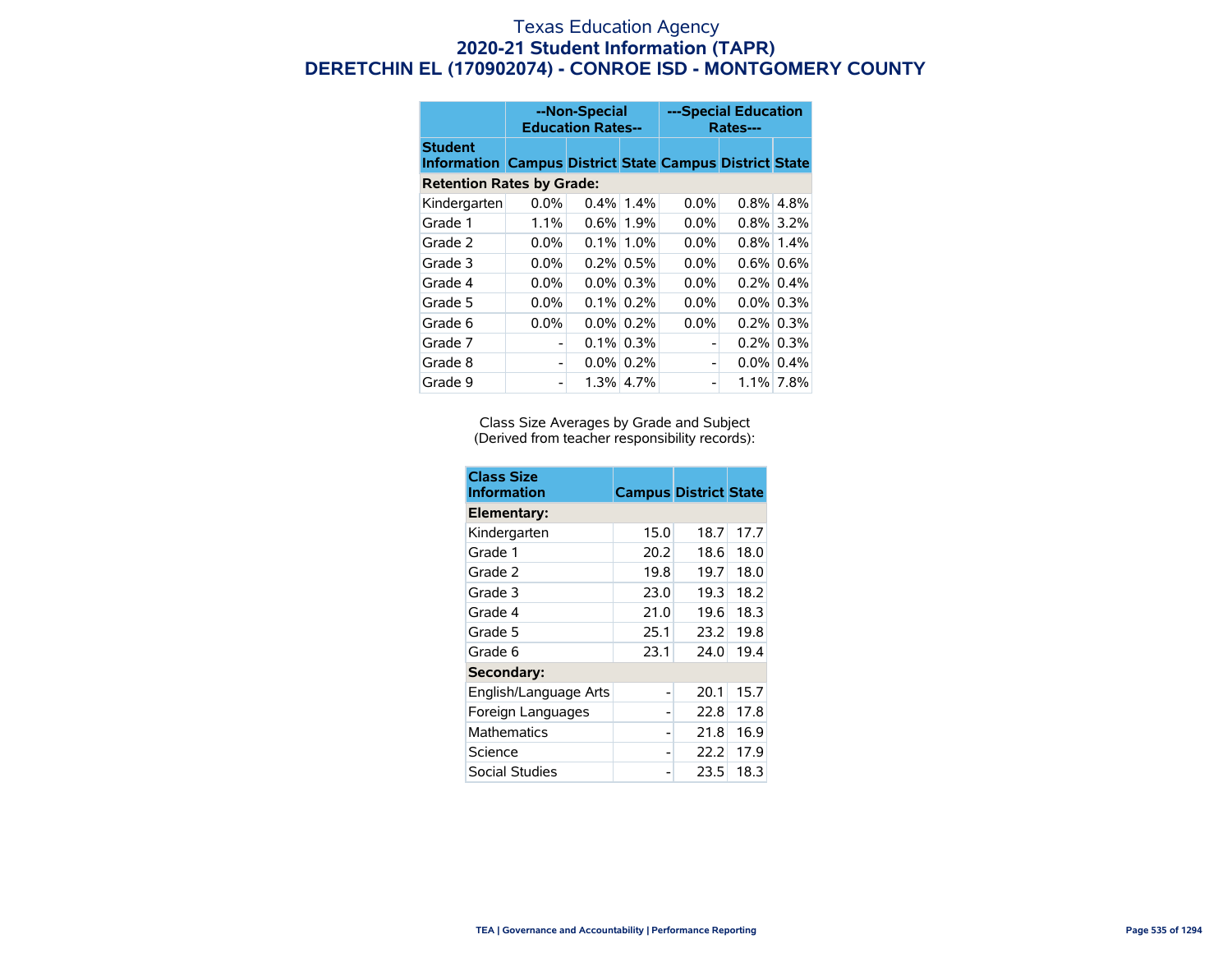|                                               | --------- Campus ---------            |        |        |                |
|-----------------------------------------------|---------------------------------------|--------|--------|----------------|
| <b>Staff Information</b>                      | <b>Count/Average Percent District</b> |        |        | <b>State</b>   |
|                                               |                                       |        |        |                |
| <b>Total Staff</b>                            | 81.2                                  | 100.0% | 100.0% | 100.0%         |
|                                               |                                       |        |        |                |
| Professional Staff:                           | 67.5                                  | 83.1%  | 63.7%  | 64.3%          |
| <b>Teachers</b>                               | 56.5                                  | 69.6%  | 49.8%  | 49.6%          |
| Professional Support                          | 8.0                                   | 9.9%   | 10.8%  | 10.6%          |
| Campus Administration (School Leadership)     | 3.0                                   | 3.7%   | 2.6%   | 3.0%           |
| <b>Educational Aides:</b>                     | 13.7                                  | 16.9%  | 9.1%   | 10.6%          |
| <b>Librarians and Counselors (Headcount):</b> |                                       |        |        |                |
| <b>Full-time Librarians</b>                   | 1.0                                   | n/a    | 63.0   | 4,290.0        |
| Part-time Librarians                          | 0.0                                   | n/a    | 1.0    | 582.0          |
| <b>Full-time Counselors</b>                   | 2.0                                   | n/a    |        | 159.0 13,211.0 |
| Part-time Counselors                          | 0.0                                   | n/a    | 0.0    | 1,126.0        |
|                                               |                                       |        |        |                |
| <b>Total Minority Staff:</b>                  | 15.4                                  | 18.9%  | 32.8%  | 51.5%          |
| <b>Teachers by Ethnicity:</b>                 |                                       |        |        |                |
| African American                              | 0.0                                   | 0.0%   | 5.7%   | 11.1%          |
| Hispanic                                      | 7.5                                   | 13.3%  | 15.8%  | 28.4%          |
| White                                         | 47.0                                  | 83.2%  | 76.0%  | 56.9%          |
| American Indian                               | 0.0                                   | 0.0%   | 0.3%   | 0.3%           |
| Asian                                         | 1.0                                   | 1.8%   | 1.0%   | 1.8%           |
| Pacific Islander                              | 0.0                                   | 0.0%   | 0.1%   | 0.2%           |
| Two or More Races                             | 1.0                                   | 1.8%   | 1.1%   | 1.2%           |
| <b>Teachers by Sex:</b>                       |                                       |        |        |                |
| <b>Males</b>                                  | 3.0                                   | 5.3%   | 20.2%  | 23.8%          |
| Females                                       | 53.5                                  | 94.7%  | 79.8%  | 76.2%          |
| <b>Teachers by Highest Degree Held:</b>       |                                       |        |        |                |
| No Degree                                     | 1.0                                   | 1.8%   | 0.6%   | 1.2%           |
| <b>Bachelors</b>                              | 41.5                                  | 73.5%  | 72.8%  | 73.0%          |
| <b>Masters</b>                                | 14.0                                  | 24.8%  | 25.7%  | 25.0%          |
| Doctorate                                     | 0.0                                   | 0.0%   | 0.8%   | 0.7%           |
| <b>Teachers by Years of Experience:</b>       |                                       |        |        |                |
| <b>Beginning Teachers</b>                     | 6.5                                   | 11.5%  | 5.0%   | 6.7%           |
| 1-5 Years Experience                          | 16.0                                  | 28.3%  | 26.8%  | 27.8%          |
| 6-10 Years Experience                         | 11.0                                  | 19.5%  | 21.6%  | 20.3%          |
| 11-20 Years Experience                        | 15.0                                  | 26.5%  | 32.5%  | 29.1%          |
| 21-30 Years Experience                        | 7.0                                   | 12.4%  | 11.8%  | 13.0%          |
| Over 30 Years Experience                      | 1.0                                   | 1.8%   | 2.3%   | 3.1%           |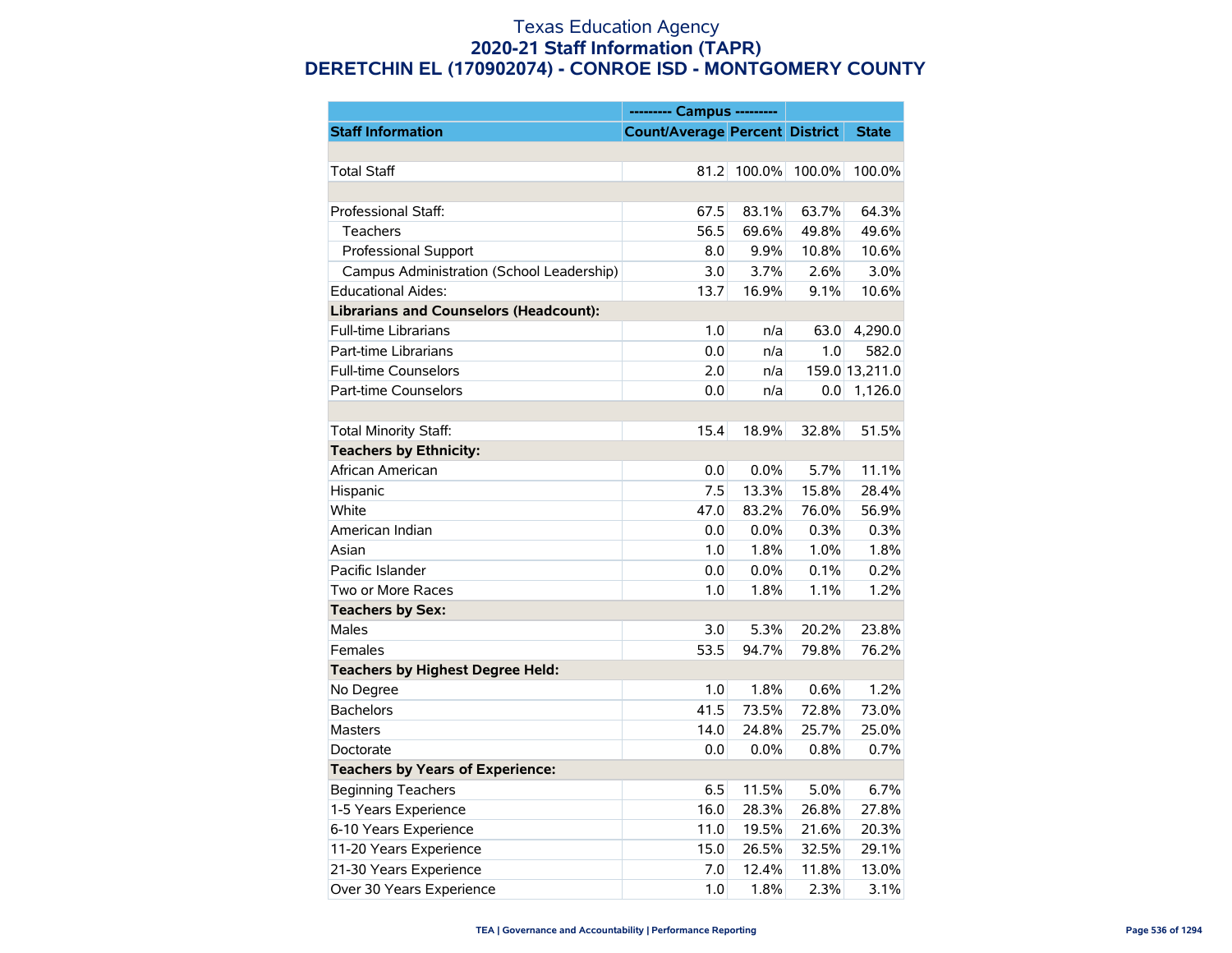|                                | --------- Campus ---------           |     |      |      |
|--------------------------------|--------------------------------------|-----|------|------|
| <b>Staff Information</b>       | Count/Average Percent District State |     |      |      |
|                                |                                      |     |      |      |
| Number of Students per Teacher | 15.8                                 | n/a | 15.6 | 14.5 |

| <b>Staff Information</b>                                             | <b>Campus</b> | <b>District</b> | <b>State</b> |
|----------------------------------------------------------------------|---------------|-----------------|--------------|
| <b>Experience of Campus Leadership:</b>                              |               |                 |              |
| Average Years Experience of Principals                               | 9.0           | 7.1             | 6.4          |
| Average Years Experience of Principals with District                 | 9.0           | 6.8             | 5.5          |
| Average Years Experience of Assistant Principals                     | 2.0           | 7.6             | 5.5          |
| Average Years Experience of Assistant Principals with District       | 2.0           | 6.5             | 4.8          |
|                                                                      |               |                 |              |
| Average Years Experience of Teachers:                                | 10.1          | 11.0            | 11.2         |
| Average Years Experience of Teachers with District:                  | 6.4           | 6.8             | 7.2          |
| Average Teacher Salary by Years of Experience (regular duties only): |               |                 |              |
| <b>Beginning Teachers</b>                                            | \$57,046      | \$56,647        | \$50,849     |
| 1-5 Years Experience                                                 | \$57,906      | \$58,275        | \$53,288     |
| 6-10 Years Experience                                                | \$59,961      | \$59,997        | \$56,282     |
| 11-20 Years Experience                                               | \$62,704      | \$62,496        | \$59,900     |
| 21-30 Years Experience                                               | \$67,899      | \$67,349        | \$64,637     |
| Over 30 Years Experience                                             | \$75,035      | \$74,006        | \$69,974     |
| Average Actual Salaries (regular duties only):                       |               |                 |              |
| <b>Teachers</b>                                                      | \$61,022      | \$61,365        | \$57,641     |
| Professional Support                                                 | \$66,397      | \$70,762        | \$68,030     |
| Campus Administration (School Leadership)                            | \$90,566      | \$93.986        | \$83.424     |
|                                                                      |               |                 |              |
| Instructional Staff Percent:                                         | n/a           | 64.5%           | 64.6%        |
|                                                                      |               |                 |              |
| Contracted Instructional Staff (not incl. above):                    | 0.0           | 4.3             | 5,731.4      |

|                                          | ----- Campus ----- |                         |         |              |  |  |
|------------------------------------------|--------------------|-------------------------|---------|--------------|--|--|
| <b>Program Information</b>               | <b>Count</b>       | <b>Percent District</b> |         | <b>State</b> |  |  |
| Teachers by Program (population served): |                    |                         |         |              |  |  |
| <b>Bilingual/ESL Education</b>           | $1.5\,$            | 2.7%                    | 7.6%    | 6.2%         |  |  |
| Career and Technical Education           | 0.0                | 0.0%                    | 4.6%    | 5.1%         |  |  |
| Compensatory Education                   | 0.0                | $0.0\%$                 | $0.0\%$ | 2.8%         |  |  |
| Gifted and Talented Education            | 0.0                | $0.0\%$                 | 0.3%    | 1.8%         |  |  |
| <b>Regular Education</b>                 | 49.0               | 86.7%                   | 66.5%   | 71.0%        |  |  |
| <b>Special Education</b>                 | 6.0                | 10.6%                   | 14.0%   | 9.4%         |  |  |
| Other                                    | 0.0                | $0.0\%$                 | 7.1%    | 3.6%         |  |  |